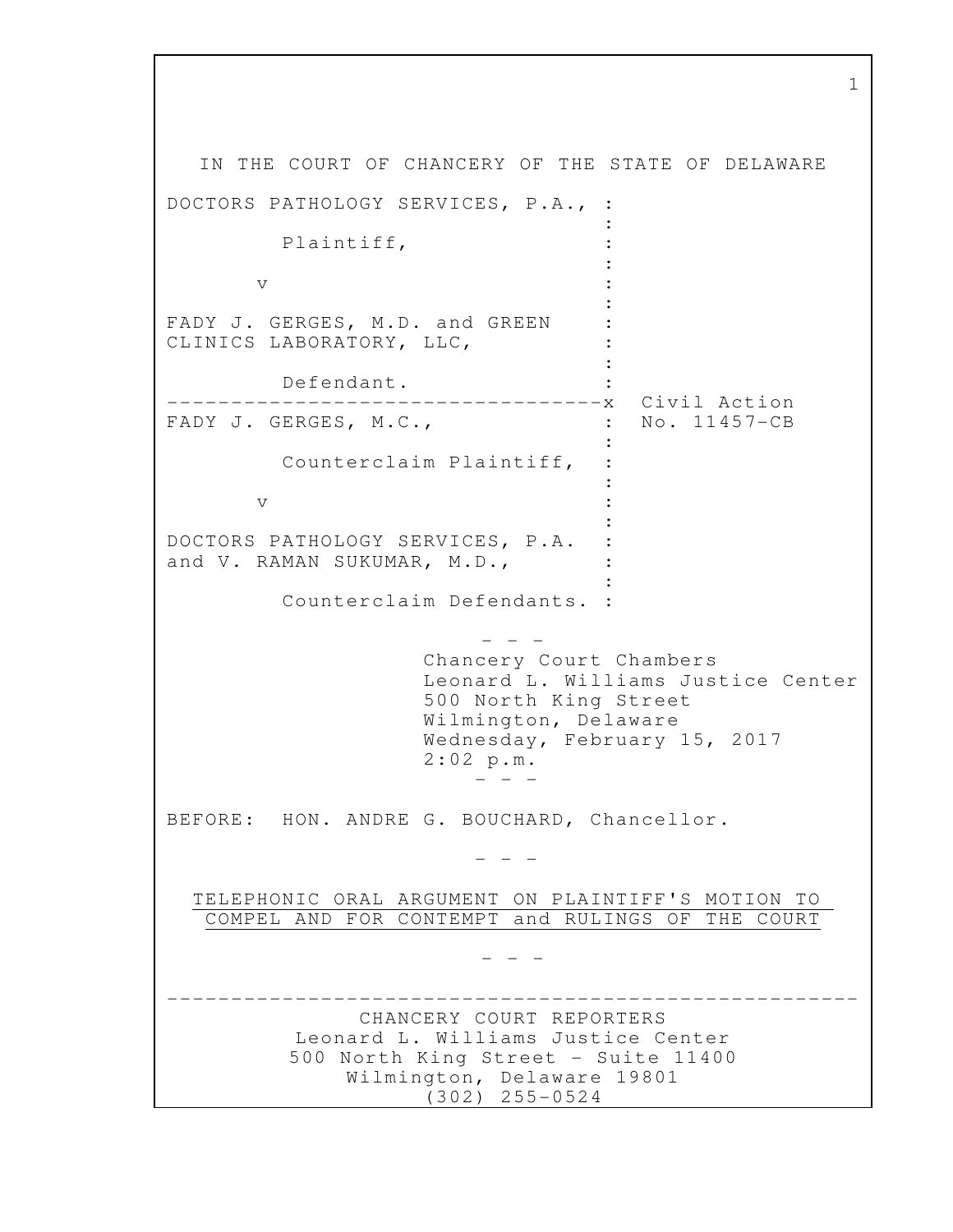APPEARANCES: (via telephone) MARY I. AKHIMIEN, ESQ. TIMOTHY M. HOLLY, ESQ. Connolly Gallagher LLP for Plaintiff and Counterclaim Defendants STEVEN SCHWARTZ, ESQ. Schwartz & Schwartz, Attorneys at Law, P.A. for Defendants and Counterclaim Plaintiff - - -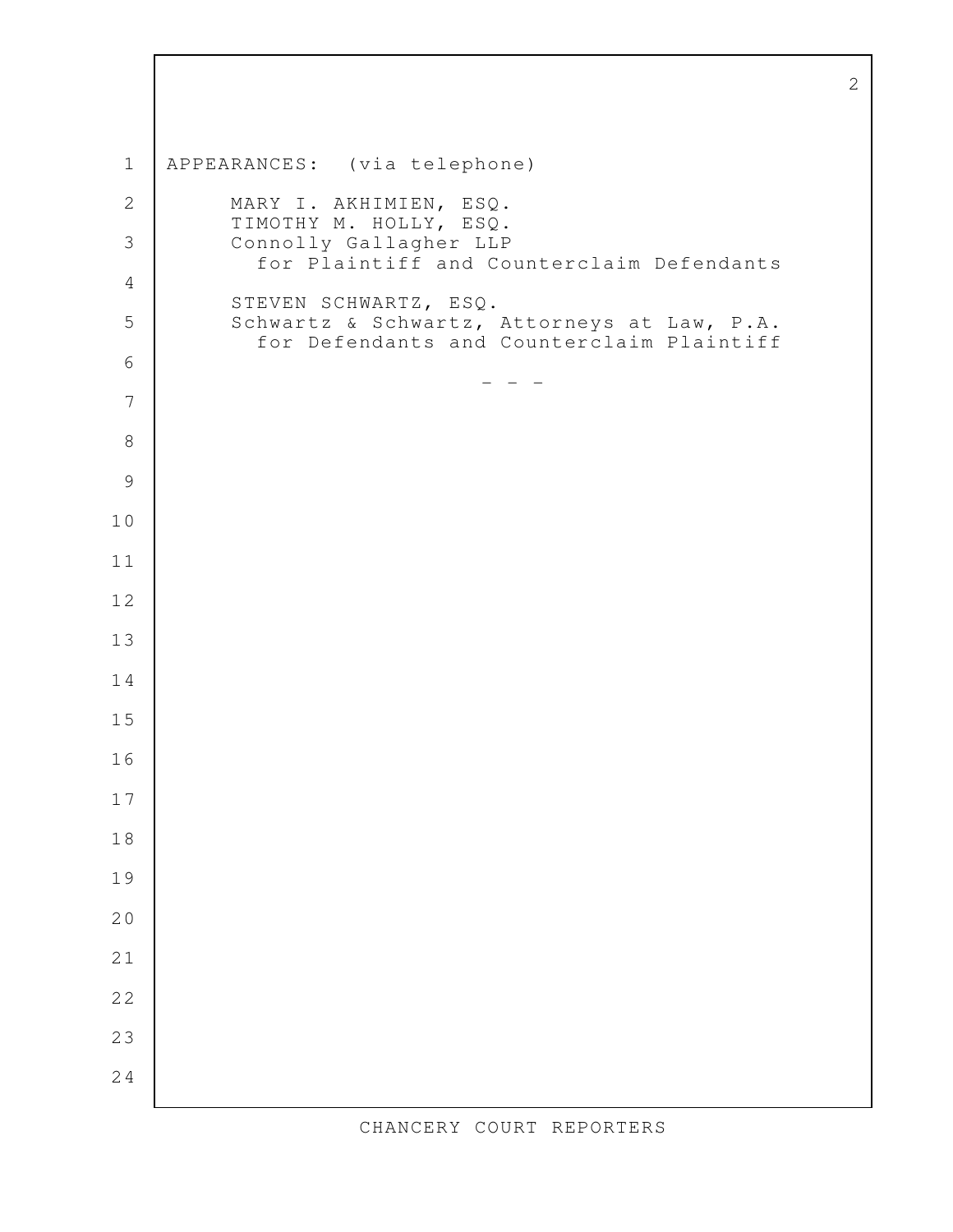THE COURT: Good afternoon, Counsel. This is the Chancellor on the line. May I please have appearances for the record, starting with who is on the line for the plaintiff? MS. AKHIMIEN: Sure. May it please the Court, Mary Akhimen for plaintiff Doctors Pathology Services. Also on the telephone for plaintiff are Dr. Raman Sukumar, the founder and CEO of Doctors Pathology Services, and Theresa Smith. And I also have my colleague, Tim Holly, in my office with me as well. THE COURT: All right. Thank you. And who do we have on the line for the defendants? MR. SCHWARTZ: Good afternoon, Your Honor. It's Steven Schwartz. And I'm here for the defendants, Dr. Fade J. Gerges and Green Clinics Laboratory, LLC. I'd like to thank the Court for doing this by telephone. THE COURT: Yeah. I understand, Mr. Schwartz, you're under the weather. So I hope you're feeling better, but I felt we needed to at least sort through these issues and get them done. MR. SCHWARTZ: I appreciate that. 1 2 3 4 5 6 7 8 9 10 11 12 13 14 15 16 17 18 19 20 21 22 23 24

CHANCERY COURT REPORTERS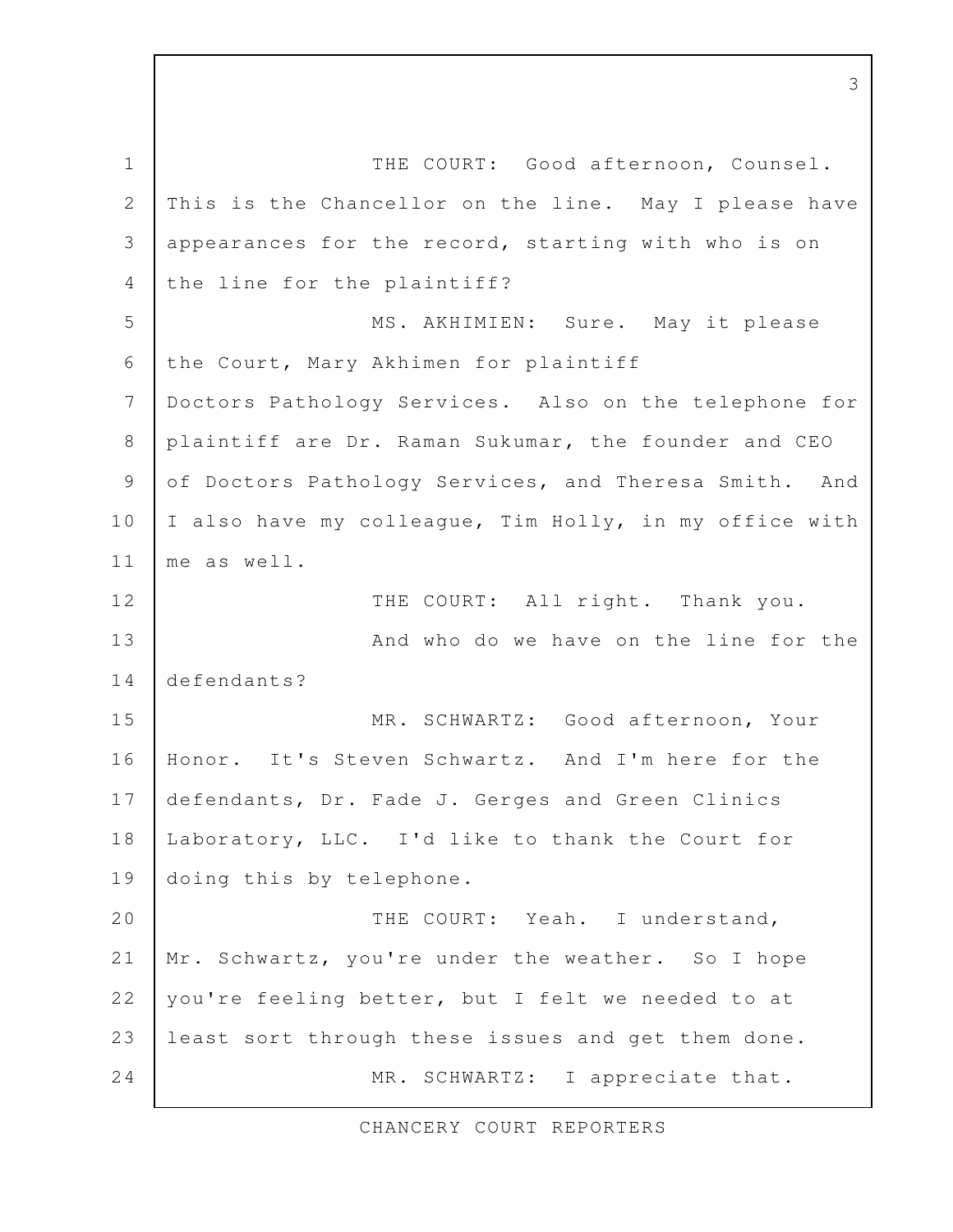Thank you, Your Honor. 1

| $\overline{2}$ | THE COURT: So the context here is                      |
|----------------|--------------------------------------------------------|
| 3              | there was originally a motion to compel filed -- and   |
| $\overline{4}$ | I've reviewed those papers over the weekend -- and,    |
| 5              | frankly, they were very unfocused, which is one of the |
| 6              | reasons that I asked for a joint letter to be          |
| $\overline{7}$ | submitted to me identifying what the specific issues   |
| $\,8\,$        | are that the parties are disagreeing on.               |
| 9              | As I understand from the letter that                   |
| 10             | was submitted yesterday, I guess I'll break it down to |
| 11             | four issues. You guys can tell me if you think there   |
| 12             | are more. But I think the four issues seem to be:      |
| 13             | the issue of the use of an expert witness and the      |
| 14             | defendants' opposition to the preliminary injunction   |
| 15             | motion; perhaps, perhaps not, some remaining issues    |
| 16             | concerning outstanding document requests; third, some  |
| 17             | issues concerning some outstanding interrogatories;    |
| 18             | and, fourth, an issue concerning sanctions.            |
| 19             | For the benefit of the plaintiff, I'll                 |
| 20             | just say whenever a motion to compel is filed, it      |
| 21             | should target very specifically what document          |
| 22             | requests, what interrogatories, like by number, are at |
| 23             | issue and provide copies of the requests and the       |
| 24             | interrogatory responses. I didn't have any of that     |

CHANCERY COURT REPORTERS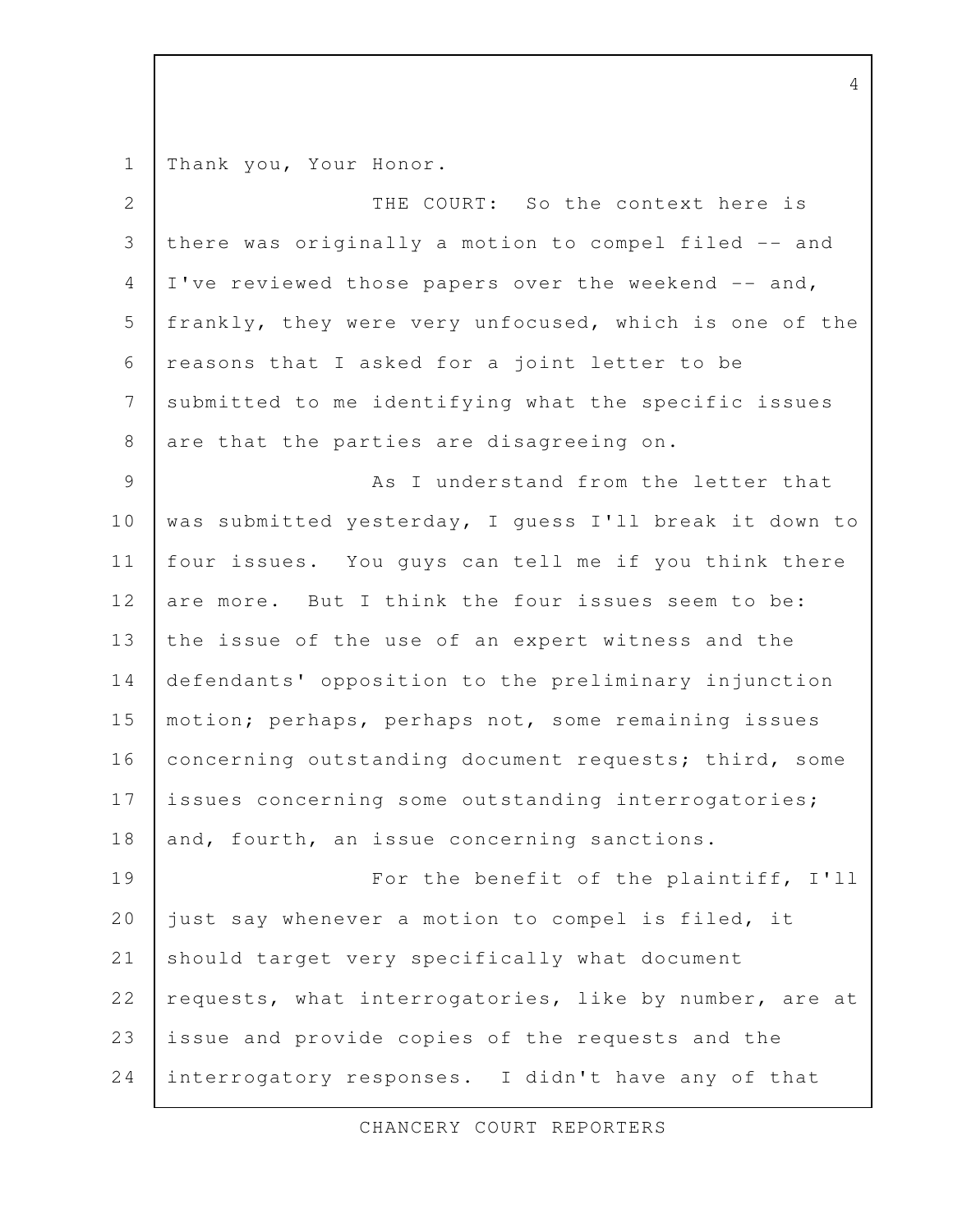| $\mathbf{1}$   | and, frankly, I won't be able to deal with the         |
|----------------|--------------------------------------------------------|
| $\mathbf{2}$   | interrogatories because I don't have it.               |
| 3              | I was able, by virtue of the                           |
| 4              | defendants' opposition papers, to look at the response |
| 5              | to the document requests and, therefore, actually can  |
| 6              | see the document requests. But I'm not going to be     |
| 7              | able to do much with the third category, namely, the   |
| 8              | interrogatories.                                       |
| $\overline{9}$ | In any event, let's start with the                     |
| 10             | expert witness issue. And, Ms. Akhimien, I'll turn it  |
| 11             | over to you and hear from you for a minute or two and  |
| 12             | then hear what Mr. Schwartz has to say. I've read the  |
| 13             | letter. So just whatever you think you want to add.    |
| 14             | MS. AKHIMIEN: Thank you, Your Honor,                   |
| 15             | for your time today.                                   |
| 16             | I just want to quickly address the                     |
| 17             | issue about the targeted outstanding discovery         |
| 18             | requests. In the motion to compel we also attached     |
| 19             | our deficiency letter, and in that deficiency letter   |
| 20             | we outlined which discovery requests were still        |
| 21             | outstanding. So apologize for any inconvenience on     |
| 22             | our part, but we did attach that letter to the motion  |
| 23             | to compel.                                             |
| 24             | But, in any event, we're here on DPS's                 |

5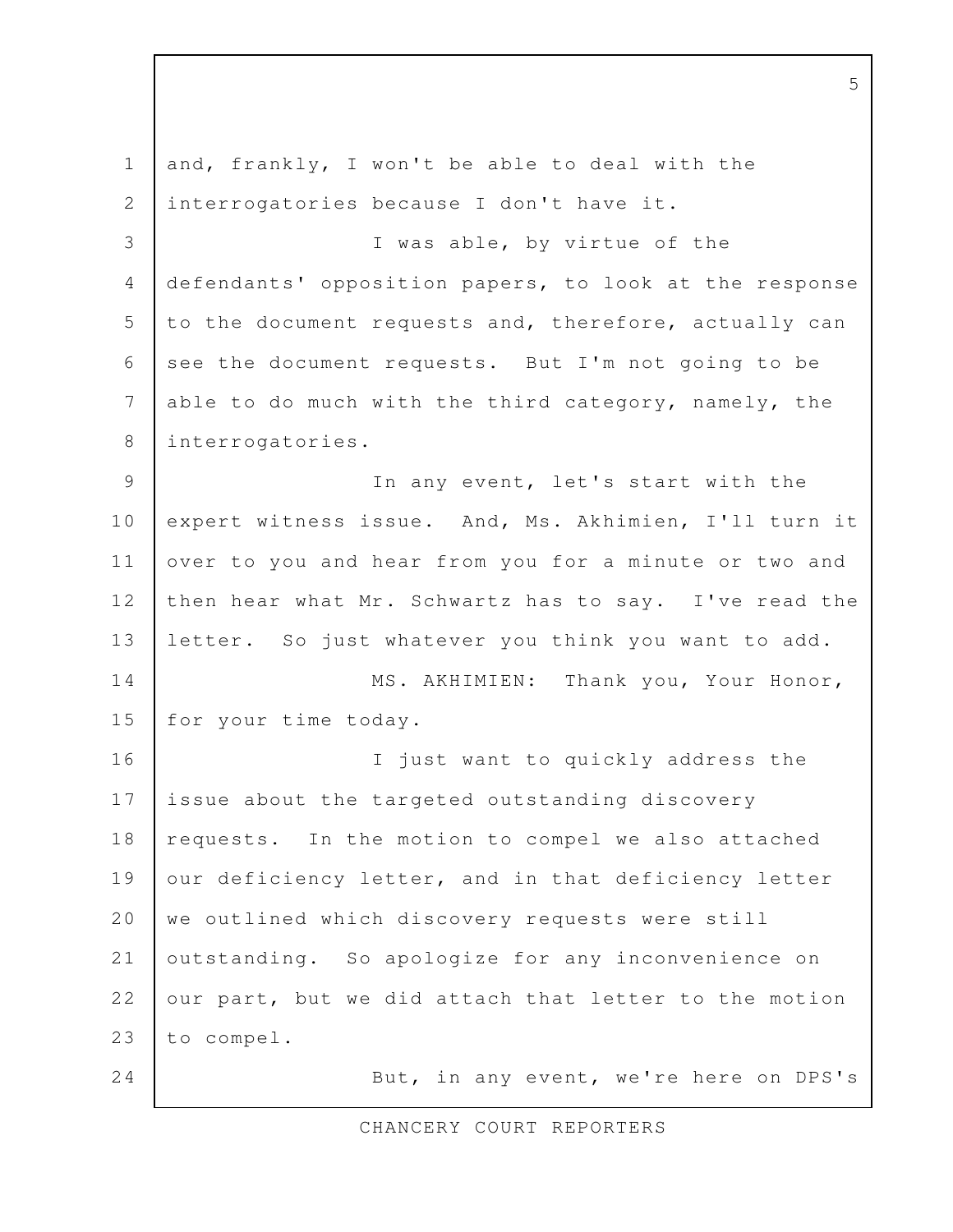| $\mathbf 1$     | motion to compel and for contempt. As Your Honor       |
|-----------------|--------------------------------------------------------|
| $\mathbf{2}$    | knows and as we outlined in our submission, this Court |
| 3               | has held that a party may be held in contempt where    |
| $\overline{4}$  | it's bound by an order, has notice of that order, and, |
| 5               | nevertheless, violates that order. That was from the   |
| 6               | Aveta Inc. versus Bengoa case. As this Court more      |
| $7\phantom{.0}$ | recently held in In Re Shawe & Elting LLC, the         |
| $\,8\,$         | TransPerfect case, "A court order is a serious matter  |
| $\mathsf 9$     | and should be treated with the utmost gravity." Thus,  |
| 10              | when a party violates a court order, Court of Chancery |
| 11              | Rule 37 authorizes this Court to provide relief in the |
| 12              | form of a finding of contempt and an award of          |
| 13              | reasonable expenses and attorneys' fees.               |
| 14              | Here, defendants failed to comply with                 |
| 15              | the Court's January 28th, 2016, scheduling order       |
| 16              | governing discovery which defendants not only had      |
| 17              | notice of but they also agreed to in three material    |
| 18              | respects: One is that they withheld documents and      |
| 19              | information. No. 2 is that they failed to adequately   |
| 20              | respond to discovery. And three is that they lied      |
| 21              | under oath.                                            |
| 22              | I think the first issue with respect                   |
| 23              | to withholding documents and information, the Court    |
| 24              | has already (Inaudible) upon, which is the use of      |

CHANCERY COURT REPORTERS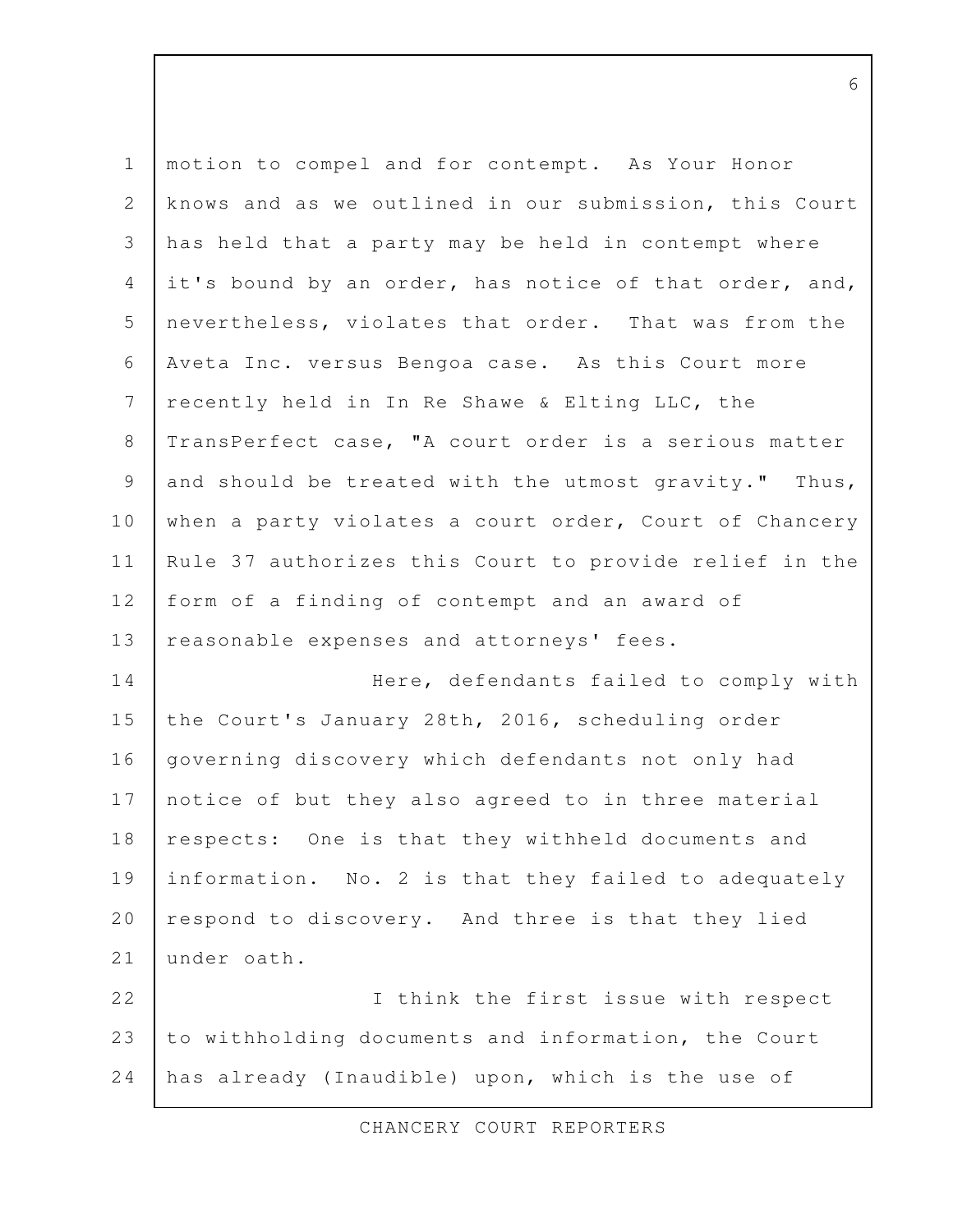| $\mathbf 1$    | expert witnesses. DPS specifically asked for any       |
|----------------|--------------------------------------------------------|
| $\mathbf{2}$   | information relating to experts in three document      |
| 3              | requests. Contrary to defendants' assertions in their  |
| $\overline{4}$ | joint letter, it's not just one document request; it   |
| 5              | was actually three document requests, specifically     |
| 6              | Request for Production No. 17, 33, and 34. No          |
| 7              | documents relating to the identification of any expert |
| $\,8\,$        | was produced in response to those requests. And two    |
| $\mathcal{G}$  | discovery periods expired without reference to any     |
| 10             | expert. And then defendants tactically, as they put    |
| 11             | it, decided to include in their memorandum of points   |
| 12             | and authorities in support of their motion to modify   |
| 13             | the amended scheduling order that they wanted to have  |
| 14             | Mr. Michael O'Brien be their expert witness.           |
| 15             | The discovery rules do not require                     |
| 16             | that form of identification of an expert. And not      |
| 17             | only that, this information was requested 15 months    |
| 18             | ago and nothing was produced. For them to identify it  |
| 19             | now in their motion to modify really prejudices DPS    |
| 20             | because we will now have to try to obtain our own      |
| 21             | expert, to question that expert. We have no expert     |
| 22             | report from that expert witness, no curriculum vitae.  |
| 23             | We know nothing about this expert that defendants have |
| 24             | now identified as of last Thursday.                    |

CHANCERY COURT REPORTERS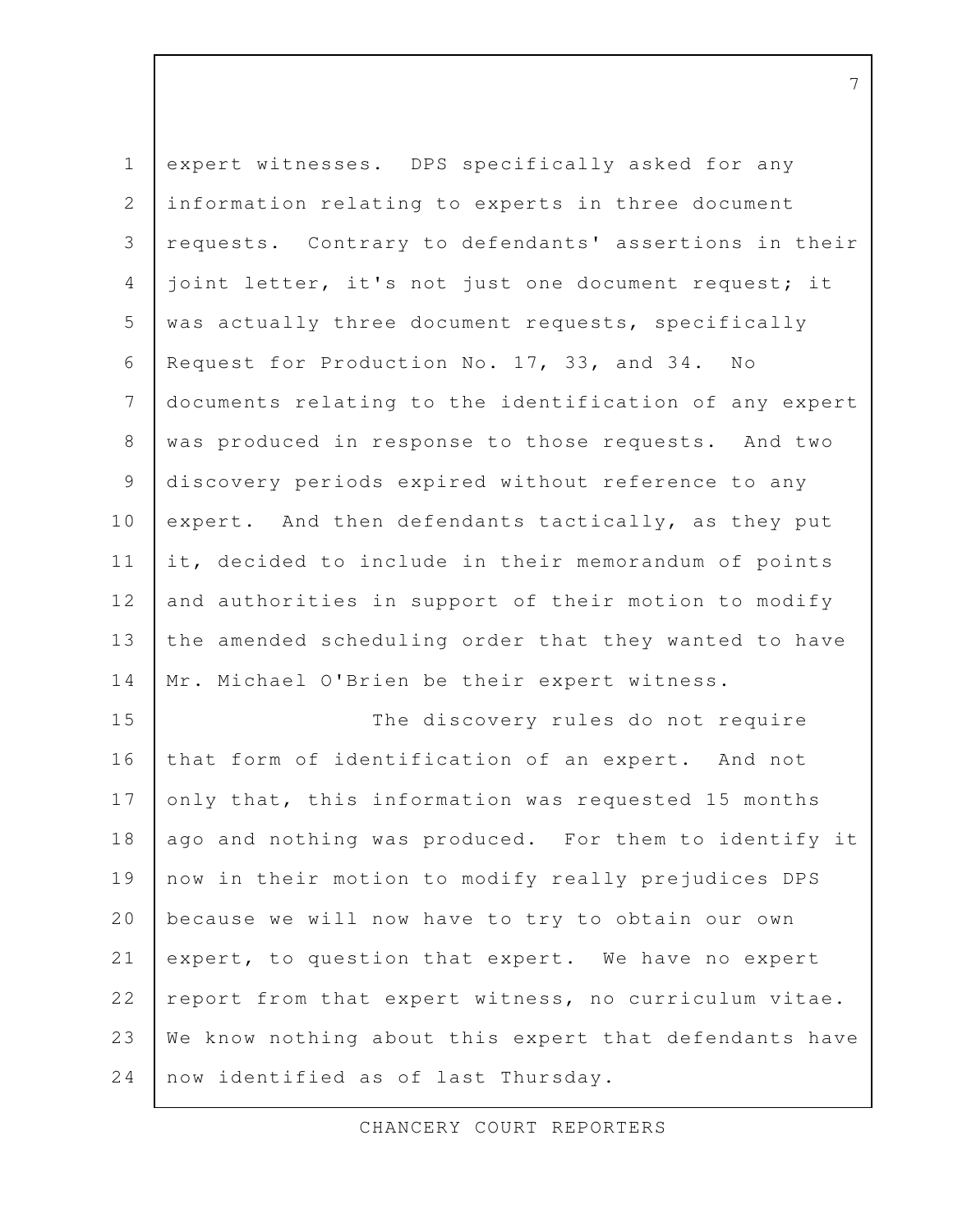And what's even more egregious is that defendants had indicated back in February of last year that they would provide expert witness information. Now they're saying oh, you know, they weren't able to identify an expert because DPS hadn't produced documents. But in that February response of last year they never indicated that they were waiting for DPS to produce documents. And, in fact, they hadn't even propounded any discovery requests on DPS in February of last year when they served their responses. All they said in February was that they would produce expert witness information, and, again, they did not. The other issue with respect to withholding documents -- THE COURT: Why don't you hold --Ms. Akhimien, why don't you hold there. I want to deal with these one at a time. So let me hear from Mr. Schwartz on the expert witness issue. MR. SCHWARTZ: Right. Your Honor, we do not have a report from Dr. O'Brien and we don't have any documents (Inaudible) responsive to any of the requests for production that counsel mentioned, 17, 33, or 34. The three items, 17, 33, and 34, 1 2 3 4 5 6 7 8 9 10 11 12 13 14 15 16 17 18 19 20 21 22 23 24

CHANCERY COURT REPORTERS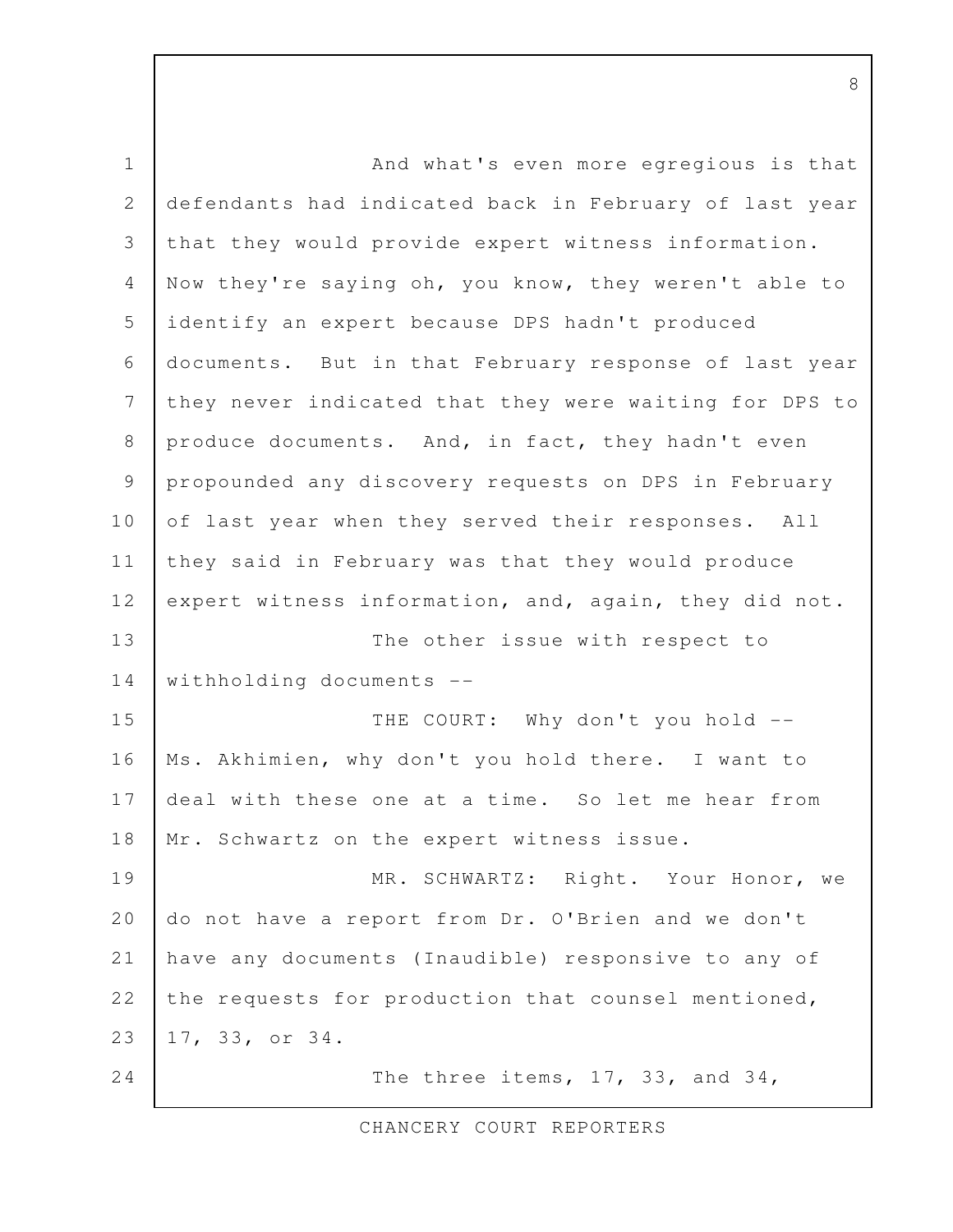counsel -- plaintiff's counsel was mistaken in suggesting that 17 was addressed to experts. Request 17 just asked for "... documents that you intend to introduce into evidence at trial or any hearing in this matter, or [to] use to question any witness at trial or during deposition." That's not a document -- that's not a document request that is necessarily directed toward experts. And a proper response to it would not necessarily produce an expert report, if we had one. So 17 is irrelevant and counsel is wrong, plaintiff's counsel's wrong. She points out 33 and 34, the other two. And she's right, they're -- both of those were directed to experts. And my response is only that 34 was (Inaudible). 33 and 34 would have produced expert items, if we had them. We don't -- we didn't have them and we don't now; but when I have them, they will be produced promptly. THE COURT: What is your expectation for the upcoming preliminary injunction motion to be resolved? Are you expecting at this point to put an expert report in? MR. SCHWARTZ: I am hoping to. I 1 2 3 4 5 6 7 8 9 10 11 12 13 14 15 16 17 18 19 20 21 22 23 24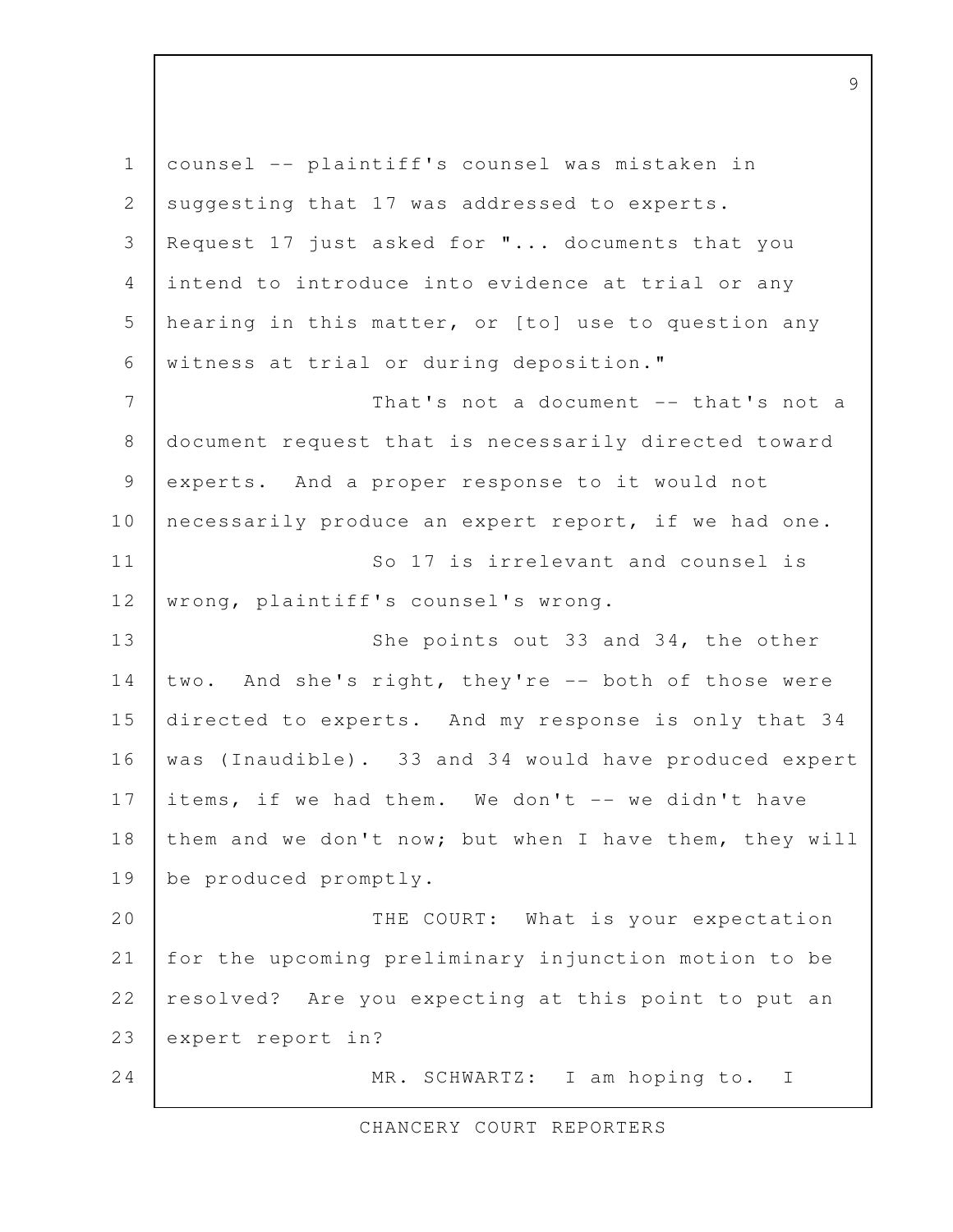heard from Dr. Gerges this morning that Dr. O'Brien will need a few more days before he's prepared to speak with me and to  $--$  and prepare a report. So I'm hoping to have something that I can use on the answering brief. I was concerned that we lost him because Dr. Gerges was after him to try to come up with a report for the 13th and he stopped taking - and stopped answering Dr. Gerges' calls. So we thought we may have lost him, but he's evidently still available. And we're hoping to be able to use him. THE COURT: Now, what, in a nutshell, do you anticipate the expert's going to be attesting to? MR. SCHWARTZ: That the -- that the exhibits that were submitted with the brief, the opening brief, were not trade secrets. I mean, that's what I'm hoping it will show. I don't know because I haven't spoken with Dr. O'Brien and I don't know what his opinions are. THE COURT: All right. MR. SCHWARTZ: He may not -- he may not agree with Dr. Gerges' view of the matter. THE COURT: All right. I'm sorry. I interrupted you there, Mr. Schwartz. Is there 1 2 3 4 5 6 7 8 9 10 11 12 13 14 15 16 17 18 19 20 21 22 23 24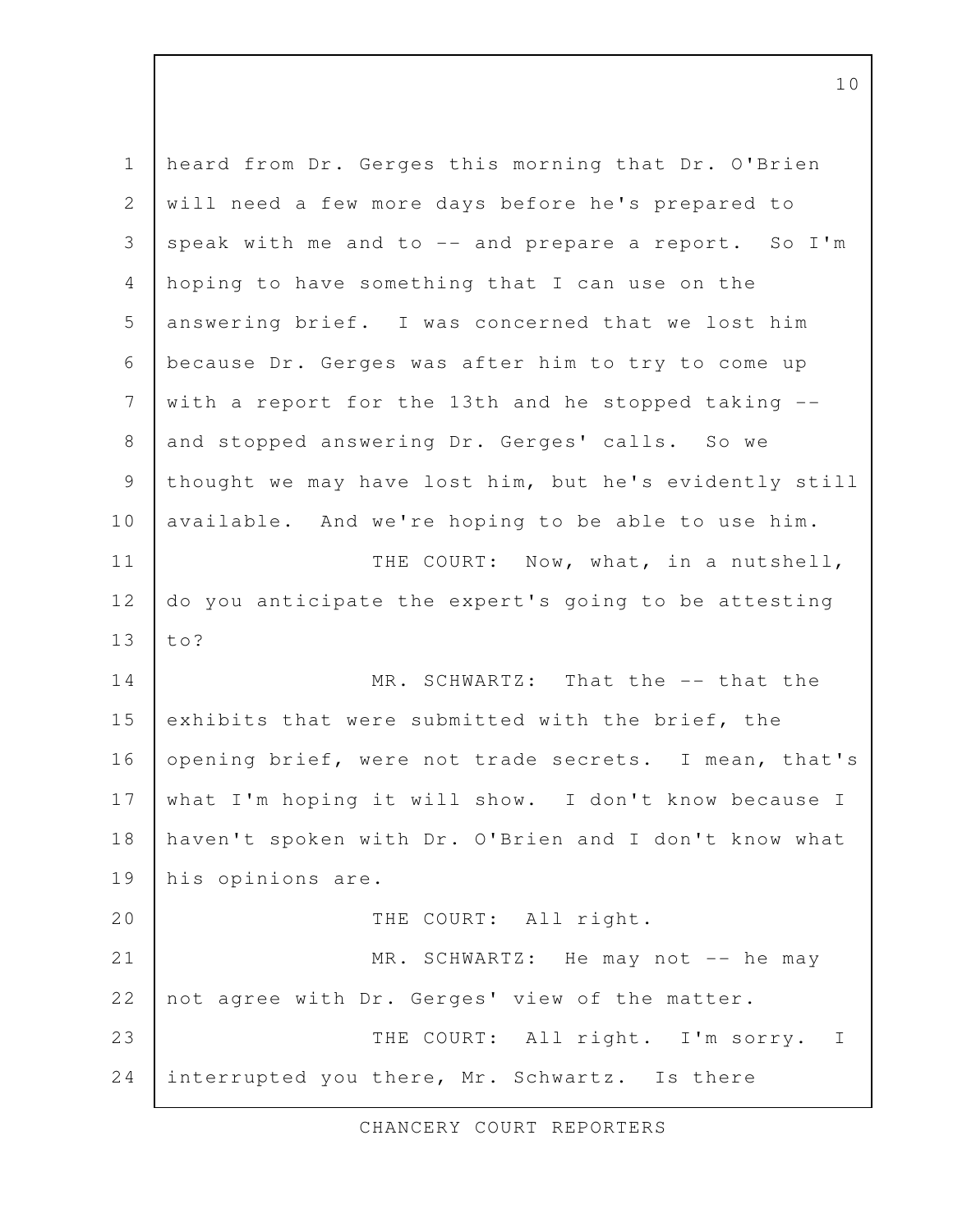something further you wanted to say on the expert witness issue? 1 2

MR. SCHWARTZ: Well, the -- only to respond to the comments in the letter that -- in the joint letter. I've looked at the Beard Research case, and that really tells us nothing about whether the plaintiff's past due discovery responses in December 2016 were responses to the defendants' interrogatories. And the defendants maintain that timely and proper answers responsive to the defendants' interrogatories would have provided the defendants with the material they need to send to an expert and to elicit an opinion. And so the lateness of the day is really attributable to plaintiff and not to the defendants. That's all I have to say. MS. AKHIMIEN: Your Honor, if I could -- THE COURT: Yeah, just a moment, Ms. Akhimien. I have another question for Mr. Schwartz. Mr. Schwartz, when did you appear in this case? MR. SCHWARTZ: That's a good question. 3 4 5 6 7 8 9 10 11 12 13 14 15 16 17 18 19 20 21 22 23 24

CHANCERY COURT REPORTERS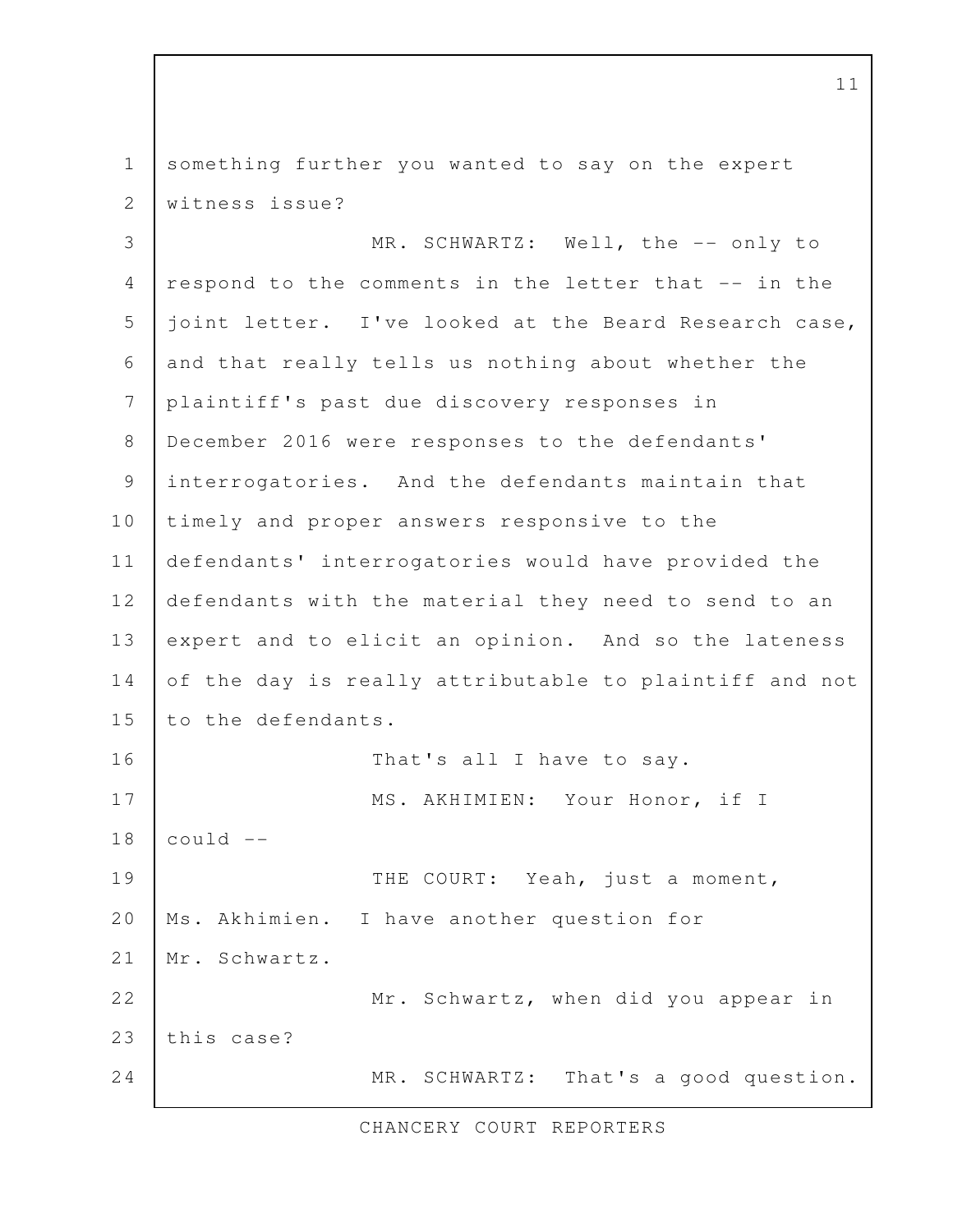Sometime in the spring. Let me see if I can very quickly look at the docket. MS. AKHIMIEN: I think it was in April. MR. SCHWARTZ: You think it was April, Mary? THE COURT: So April of 2016? MS. AKHIMIEN: Yes -- MR. SCHWARTZ: Yes. MS. AKHIMIEN: -- your Honor. THE COURT: Okay. One thing -- I'd like to know the following from both of you, which is: I must say, the entry of the scheduling order, and more relevantly, probably, the amendment to the scheduling order, a little fuzzy in my mind how all that came about. The amended scheduling order was a very odd order for me to enter without inserting a date. So I really just don't recall it off the top of my head. But what I'm interested in is, when the two of you were discussing setting up this preliminary injunction hearing, most people sit down and they work out a schedule for taking depositions, organizing on disclosure in advance of any experts 1 2 3 4 5 6 7 8 9 10 11 12 13 14 15 16 17 18 19 20 21 22 23 24

12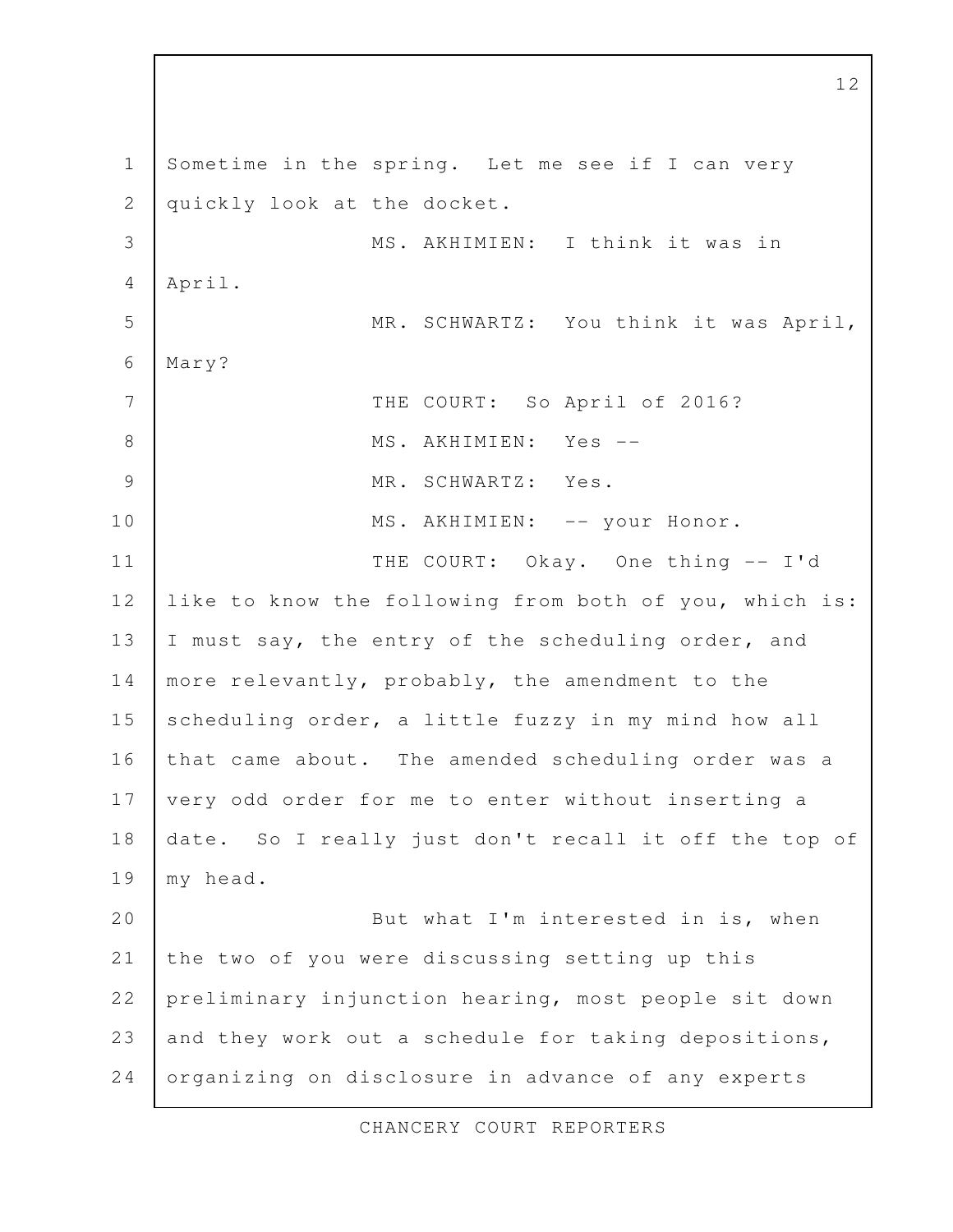that may be relevant to such a proceeding. And all of that is done before the first brief is filed. What happened here? MS. AKHIMIEN: Well, in the scheduling order that was submitted in January of last year - this was before, you know, Schwartz entered his appearance -- but we worked with defendants' counsel. She submitted that scheduling order, and it provided for discovery and also dates for when we would come back to the Court with a preliminary injunction motion. I don't have it in front of me, but that was something that the parties agreed to. And, again, we asked for information about experts in our discovery requests that were propounded on defendants in November of 2015. And they -- they just haven't produced any information about  $-$ - about that expert. So this is nothing novel, nothing new. Defendants' contention that, oh, they were waiting for DPS to produce documents does not comport with the discovery rules. There's nothing that allows for that kind of quid pro quo arrangement. And in addition to that, DPS has been clear about what information constitutes trade secrets, what tortious interference issues are at 1 2 3 4 5 6 7 8 9 10 11 12 13 14 15 16 17 18 19 20 21 22 23 24

CHANCERY COURT REPORTERS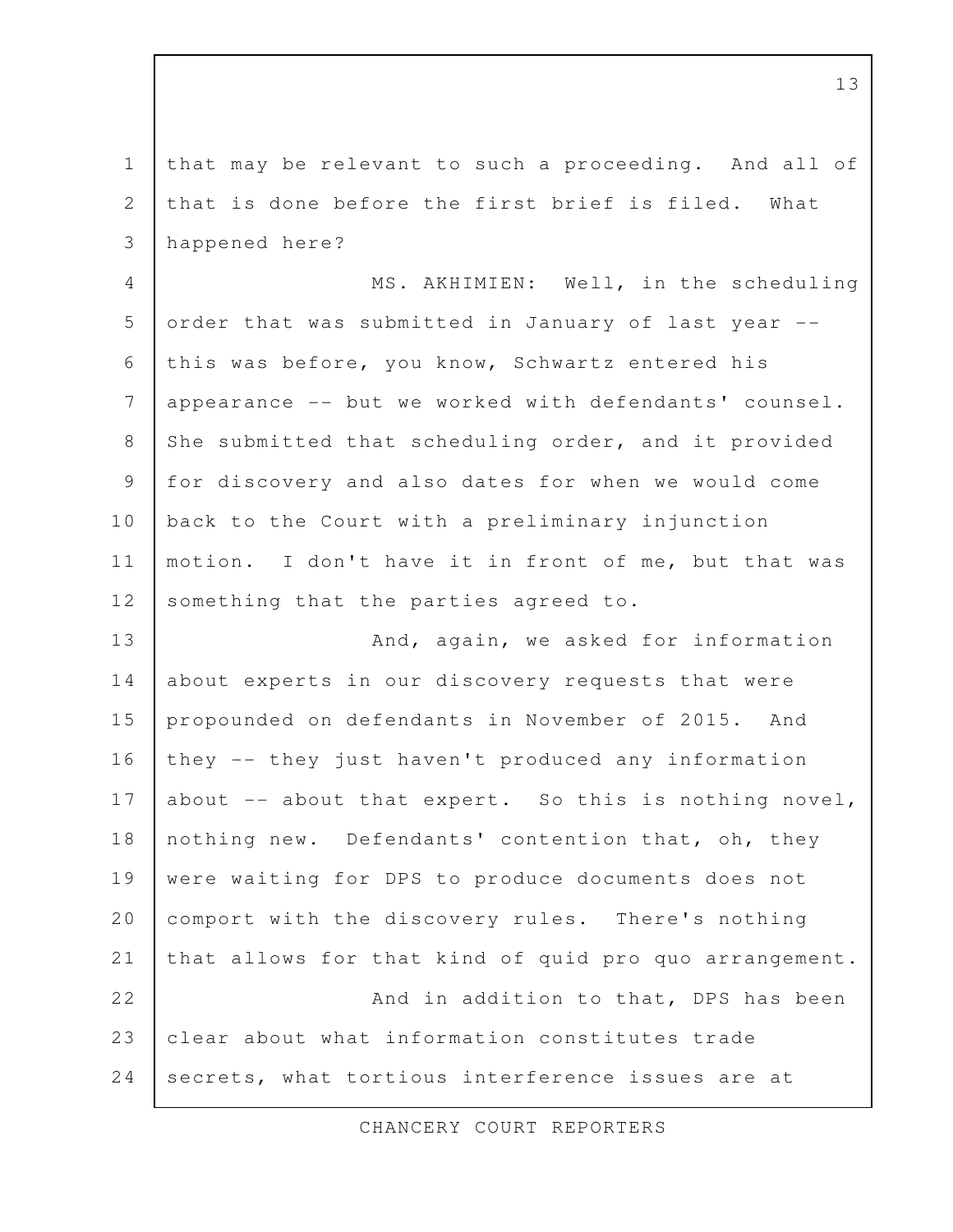| $\mathbf 1$    | stake here. From Day 1 it was in DPS's complaint.      |
|----------------|--------------------------------------------------------|
| 2              | It's been in the various motion papers. Even in its    |
| 3              | discovery responses that were propounded on defendants |
| 4              | in December, which was, indeed, timely, contrary to    |
| 5              | Mr. Schwartz's assertion, we outlined what the         |
| 6              | discovery -- excuse me -- what the trade secrets were. |
| $\overline{7}$ | And Beard Research, the case that                      |
| 8              | Schwartz was referring to, actually says               |
| 9              | that identifying categories of trade secret            |
| 10             | information can be sufficient. In fact, the Court      |
| 11             | held in that case that the categories of trade secret  |
| 12             | information that was identified constituted trade      |
| 13             | secrets.                                               |
| 14             | But beyond all of that, DPS, again,                    |
| 15             | went above and beyond. And last month, almost three    |
| 16             | weeks ago, we specifically identified as a trade       |
| 17             | secret and the Bates numbers that were associated with |
| 18             | that trade secret information, over three weeks ago.   |
| 19             | And defendants sat on that information and did         |
| 20             | nothing. And now they're identifying an expert and a   |
| 21             | motion to modify an amended scheduling order? I        |
| 22             | just -- it's definitely going to unduly prejudice DPS. |
| 23             | We've already submitted our opening                    |
| 24             | brief. We've had to go through third parties to get    |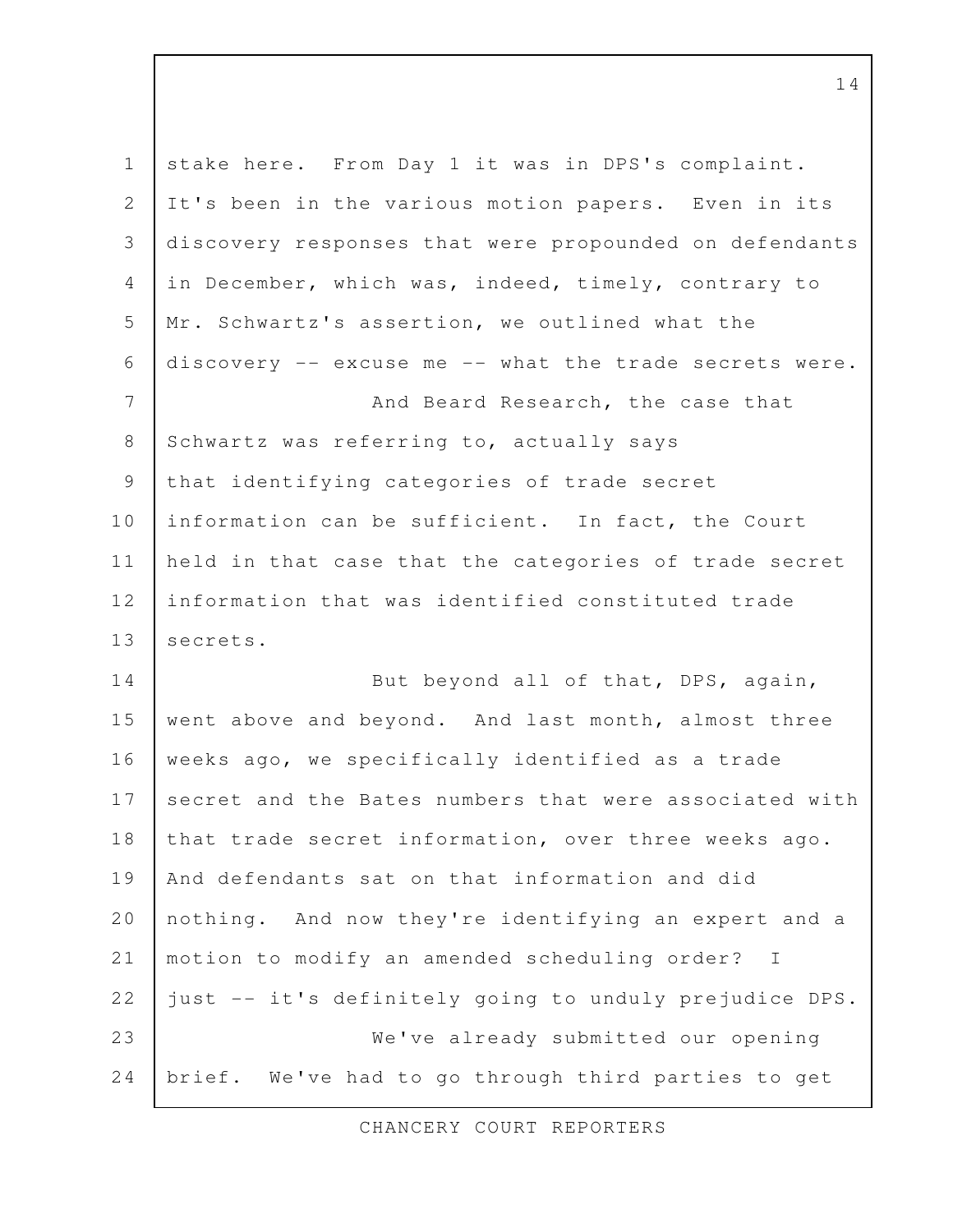information that the defendants have had, and it puts DPS in a very awkward position. THE COURT: All right. Mr. Schwartz, I'll give you the final word on this, and then I'm going to tell you what we're going to do with the expert witness issues. MR. SCHWARTZ: Right. I don't know how plaintiff can maintain that their discovery responses were timely, when the discovery was filed in May of 2016 and they  $--$  they obtained a  $--$  the listing of the bankruptcy stay in September, and then it was late December before they responded to the discovery upon being prompted by me. Discovery responses were not timely. THE COURT: All right. MR. SCHWARTZ: That's all I have to say. THE COURT: All right. Thank you. So we're in a very odd place in this case, and this case has had some oddities from the beginning and a lot of twists and turns for a whole variety of reasons between the arbitration, the changing of counsel, the filing of the bankruptcy, the lifting of the stay, so on and so forth. But I want 1 2 3 4 5 6 7 8 9 10 11 12 13 14 15 16 17 18 19 20 21 22 23 24

CHANCERY COURT REPORTERS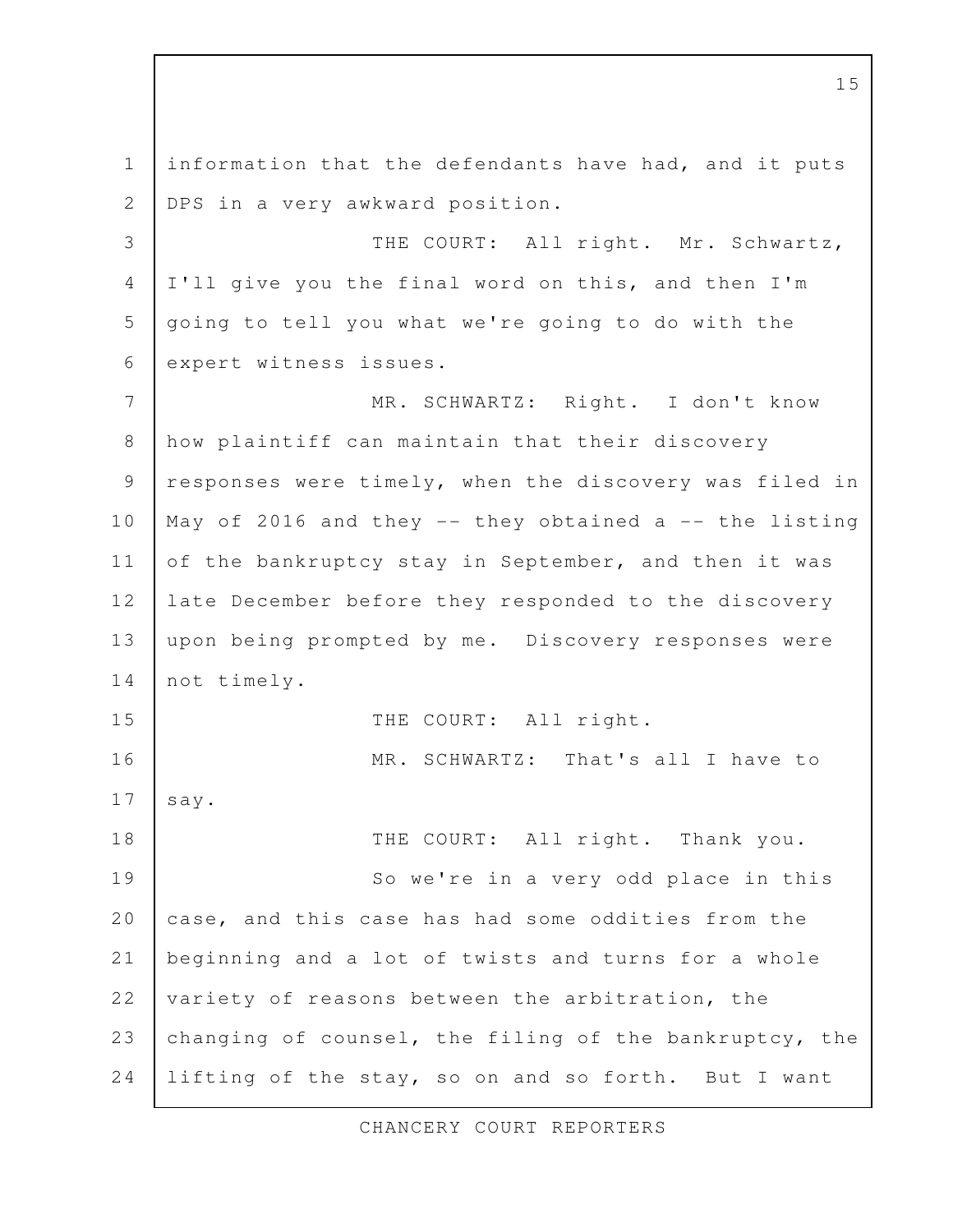to be practical given where we are. 1

No. 1, I did look through Document Requests 17, 33, and 34. Frankly, they are sort of boilerplate requests that people typically would object to as being premature until there's such time as when expert issues arise in a case. I'm not sure that objection was stated in so many terms, but other objections were made. And the reality is that Mr. Schwartz at the moment still doesn't have anything to actually produce in response to these requests. The bigger flaw here is in how this schedule for a preliminary injunction hearing was set up in the first place. I've done this a few times, and it typically is worked out to have intermediate deadlines for documents to be produced on a certain schedule, witnesses to be deposed, expert testimony to be taken and done before the first brief is filed. For whatever reason, that didn't happen here. The reality right now, as I see it, in this case -- and I reviewed the opening preliminary injunction brief before this call -- is that there's finally been some identification of specific documents, six or seven exhibits or so, that are purported to be trade secrets. I don't think it's a 2 3 4 5 6 7 8 9 10 11 12 13 14 15 16 17 18 19 20 21 22 23 24

CHANCERY COURT REPORTERS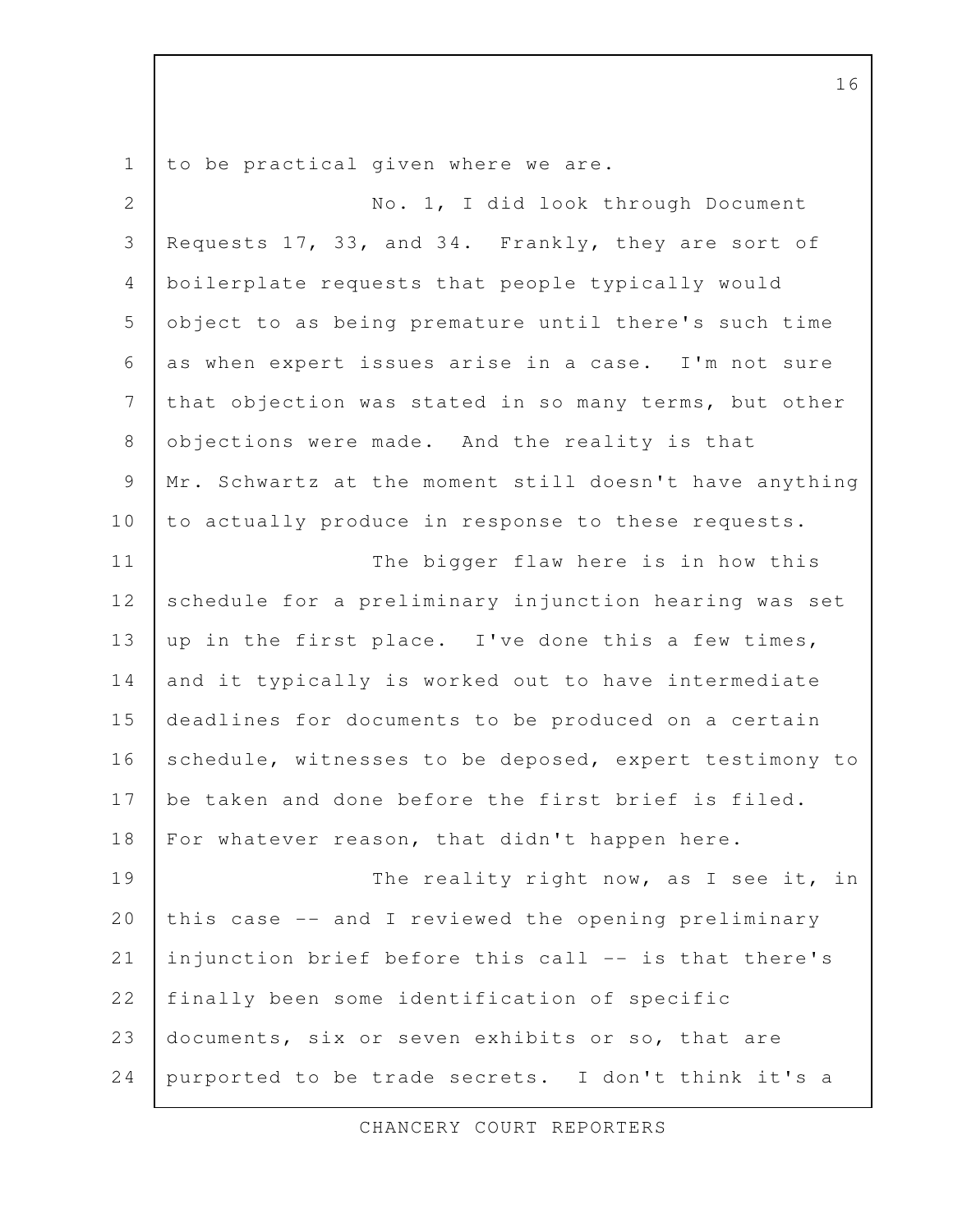secret to the plaintiffs here that I expressed some skepticism that the kinds of things that were being referred to as trade secrets in a very generic way early in this case I had some questions about. Now there are some specific things on the table. If Mr. Schwartz's client comes forward with an expert report as part of their answering brief, then, Ms. Akhimien, you will have the opportunity at that time to tell me how much time you think you need to depose that person and to put in your own expert report. And Mr. Schwartz will have the same opportunity to depose that person and to put in a reply report with his reply brief, and then we're going to have a preliminary injunction hearing. That is the best I can do to do justice in this circumstance, because what I'm really interested in is if the trade secret claim is going to be pressed, that it's being done substantively on the merits. And I think expert reports may be helpful for that. So that's how we're going to handle the expert witness issue. Does everybody understand what I just said? MS. AKHIMIEN: Sure. Is there -- 1 2 3 4 5 6 7 8 9 10 11 12 13 14 15 16 17 18 19 20 21 22 23 24

CHANCERY COURT REPORTERS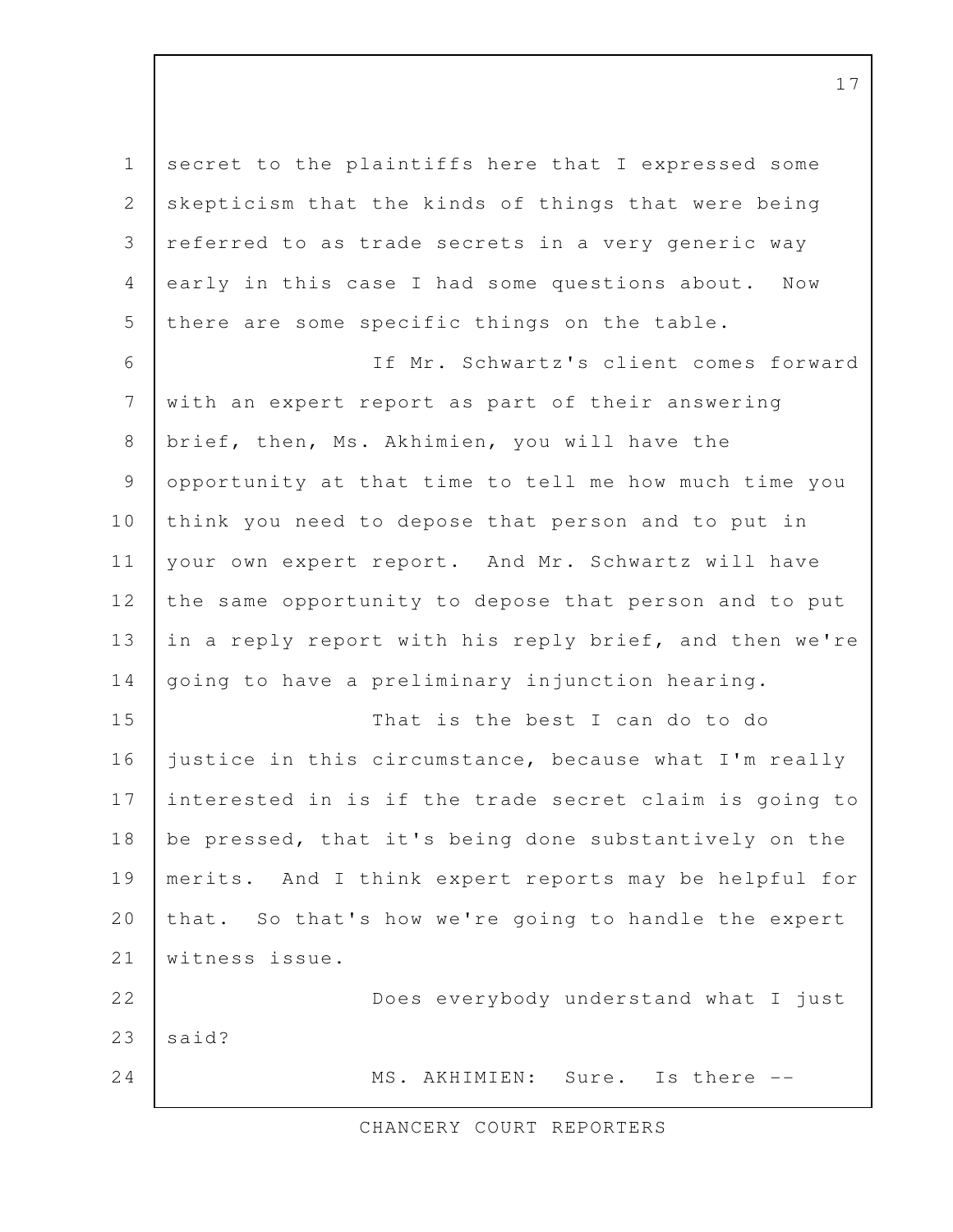MR. SCHWARTZ: Yes, Your Honor. MS. AKHIMIEN: Yes, Your Honor. Is there going to be a deadline for defendants to meet that expert report or identify, you know -- give us the information we've requested? THE COURT: The deadline is their brief. If they don't have it with their brief, you have nothing to worry about, there will be no expert issue to have to deal with. When their brief comes in, if it's accompanied by an expert report or affidavit of an expert, you have the right to take a deposition of that person and to get whatever appropriate materials you need to take that deposition, and then you can submit your response in your reply papers. And the other side will have the right to take a deposition of your expert if you put an expert report in with your reply. It's not perfect. This is not the way I'd like to do it, and it's not the way I should have to do it, but we're just faced with the reality of this not being set up the right way in the first place. All right. Let's go to issue No. 2, which is the outstanding document requests. I 1 2 3 4 5 6 7 8 9 10 11 12 13 14 15 16 17 18 19 20 21 22 23 24

CHANCERY COURT REPORTERS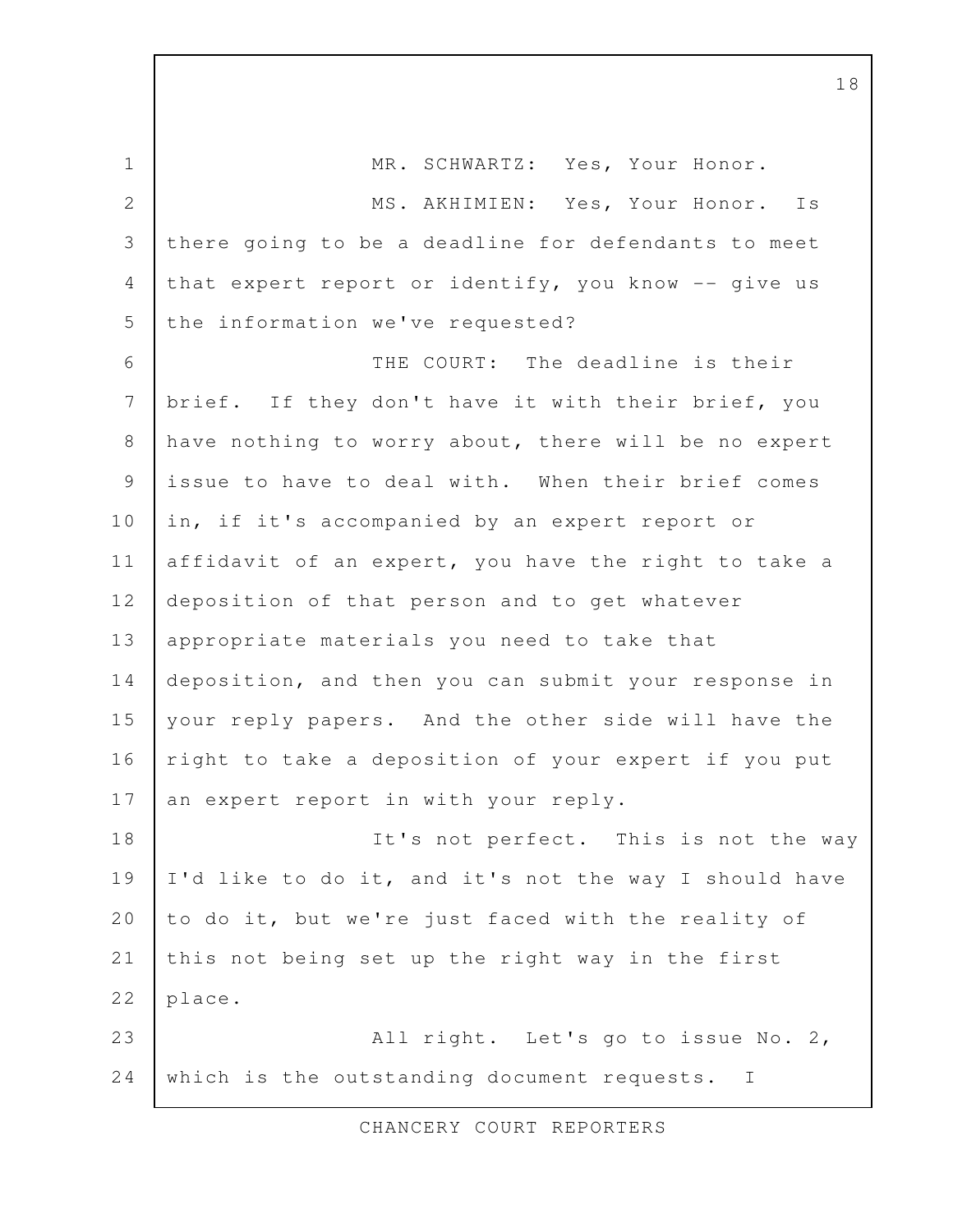gathered from the letter some of this may be moot but maybe not all. So tell me what remains outstanding. MS. AKHIMIEN: Sure, Your Honor. With respect to the document requests, defendants submitted and produced e-mails without attachments. They also produced documents that were password protected and encrypted. So we really haven't had an opportunity to assess what those documents were. Yesterday -- excuse me. Yeah, yesterday morning they submitted additional documents that they had withheld. And, again, at this point our opening brief has already been filed. We've requested all this information, you know, months ago. And for us to just get this information now, again, puts us in a precarious position. So we also outlined in our deficiency letter and in, I believe, yesterday's joint letter some of those document requests that are outstanding in addition to the e-mail issue and the encrypted documents, which is Documents No. 1, 3, 7, and 21. And those also remain outstanding at this point. THE COURT: All right. Mr. Schwartz. MR. SCHWARTZ: Your Honor, this is not a case where -- well, first let me address the item of the e-mail attachments that were provided yesterday, 1 2 3 4 5 6 7 8 9 10 11 12 13 14 15 16 17 18 19 20 21 22 23 24

CHANCERY COURT REPORTERS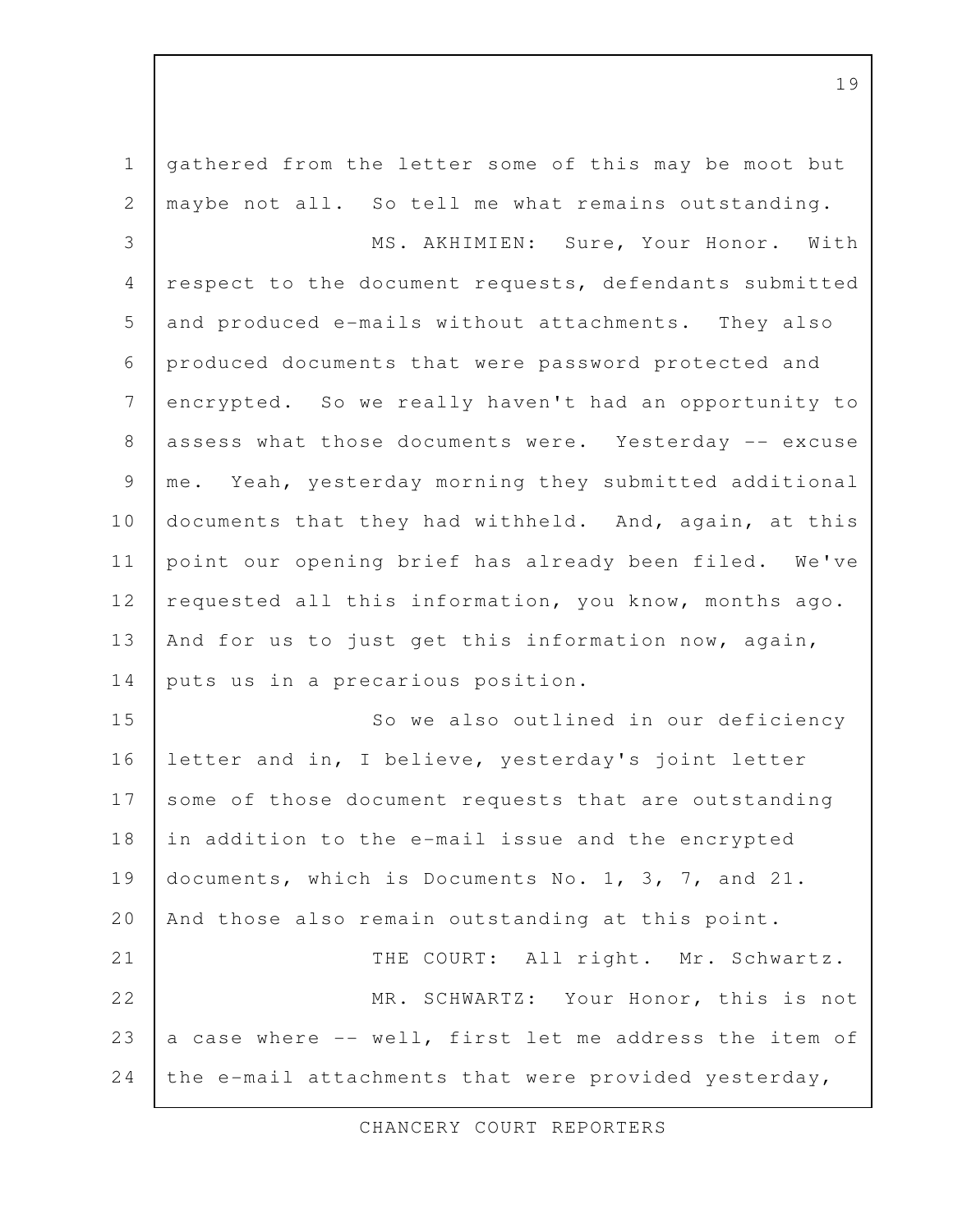yesterday morning. 1

We had -- the defendants had produced documents in December, responses to the requests for production in the hope that it was going to complete the discovery requests that were outstanding. And as far as I knew, plaintiff had everything that it had requested. 2 3 4 5 6 7

In my conversation -- teleconference Monday with opposing counsel, she made known that the e-mails that we supplied had attachments that were not included. So just having learned of that Monday, yesterday morning, I obtained them and supplied them to her. It's not a matter of items being withheld. If she had contacted me in December, the day after I had produced the documents and told me that the attachments were missing, I would have obtained them for her then. As soon as I became aware of it, I got them to her. 8 9 10 11 12 13 14 15 16 17 18

So I don't think there's a justification for her to claim that we were withholding the items. 19 20 21

Now, insofar as the items 1, 3, 7, and 21 in the request for production, this isn't a case where the plaintiff has requested a production of 22 23 24

CHANCERY COURT REPORTERS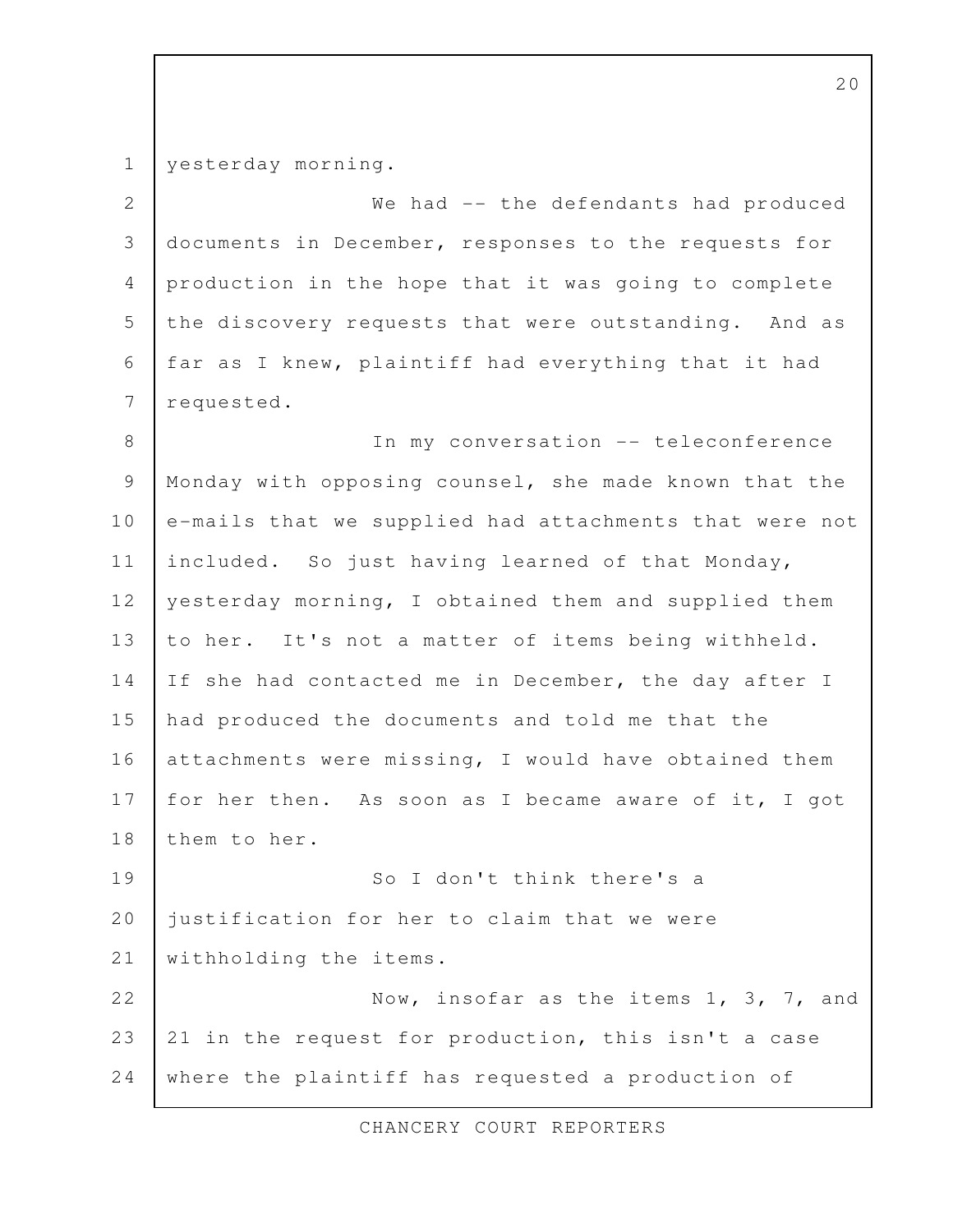documents and where the defendants have failed to respond. The defendants responded in February 2016 with objections to poorly worded requests, and plaintiff chose not to reword its discovery requests but to double down and push ahead. Then there were delays. Defendants' counsel withdrew and I came in, and in a matter of weeks after I came in, defendants went into bankruptcy. 1 2 3 4 5 6 7 8

In November 2016, I believe it was about two months after plaintiff obtained a lifting of the stay, automatic stay, I was notified for the first time that the bankruptcy stay had been lifted. I don't know why my client didn't notify me, but plaintiff didn't notify me, either. So I was told in November, I believe it was, 2016. And then by December, I -- it was determined I was still on board, and we produced, the defendants produced, the documents requested. 9 10 11 12 13 14 15 16 17 18

Now, the plaintiff has gotten the documents they requested. Their motion is based simply on their opinion that there should be more documents. We've given the plaintiff what we have. And all we can do is insist that we've produced everything we've got. They've gotten a voluminous 19 20 21 22 23 24

CHANCERY COURT REPORTERS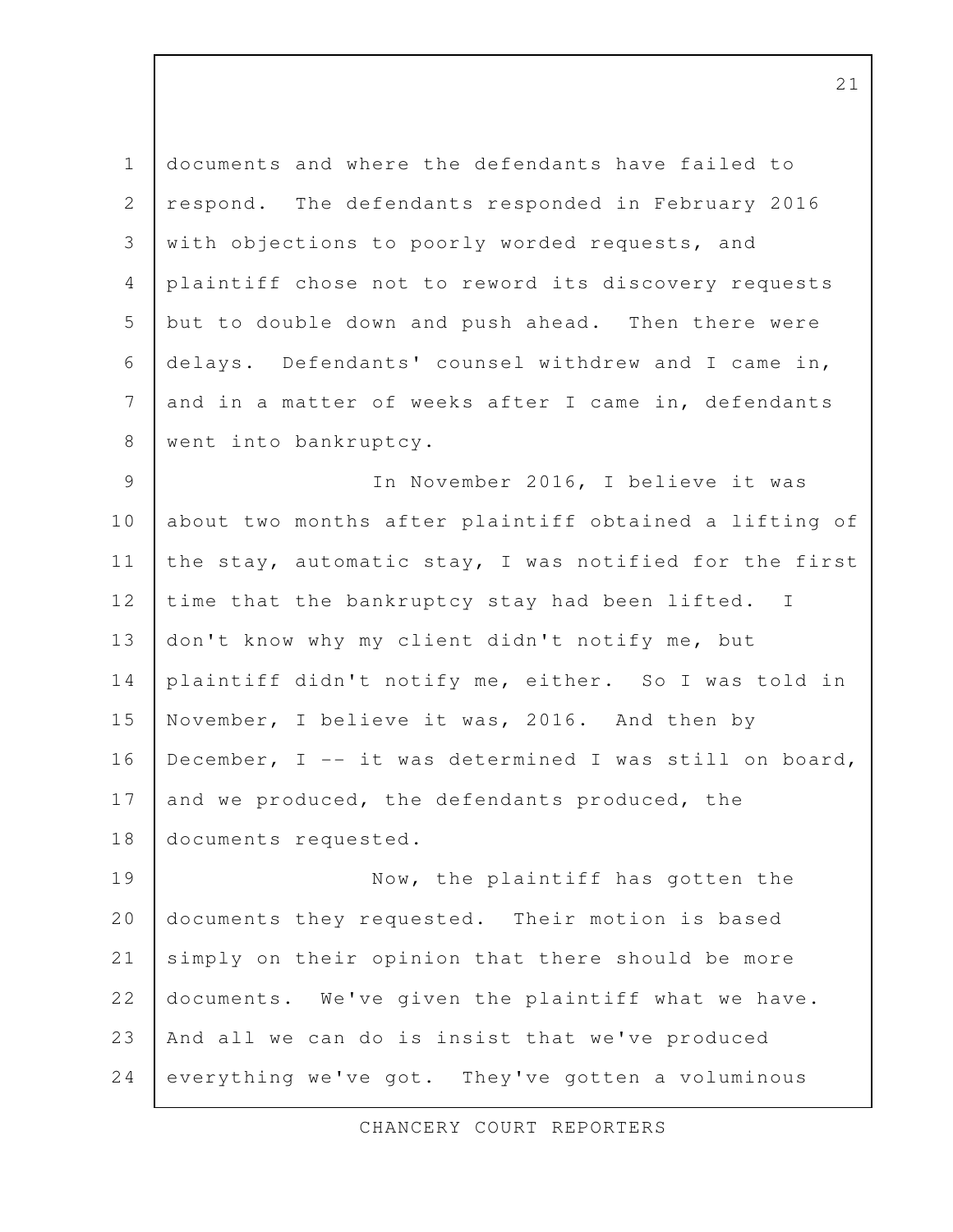production. And if they claim that there's more, well, they're just dissatisfied with what was produced. And I don't know what more we can do to convince the Court or to convince the plaintiff that we've produced everything we've got. THE COURT: All right. So let me go back to the top of this. I think there are subissues on document requests. The first issue was the e-mail that didn't have the attachments. And are you representing to me, Mr. Schwartz, you've now produced those attachments? MR. SCHWARTZ: Yes, Your Honor. THE COURT: All right. The second issue that Ms. Akhimien brought up -- I don't think you've addressed directly yet -- are the documents that were encrypted or had password protection. Has that been addressed? MR. SCHWARTZ: Oh, oh, okay. No, I haven't addressed them. And I looked at exhibits -- Exhibit B, which is where I believe those are listed, and I can't identify the documents from Exhibit B. Exhibit B to me doesn't contain file names or file specs. It's a list of data. And if counsel will provide me with the names of the files, I'll go back 1 2 3 4 5 6 7 8 9 10 11 12 13 14 15 16 17 18 19 20 21 22 23 24

CHANCERY COURT REPORTERS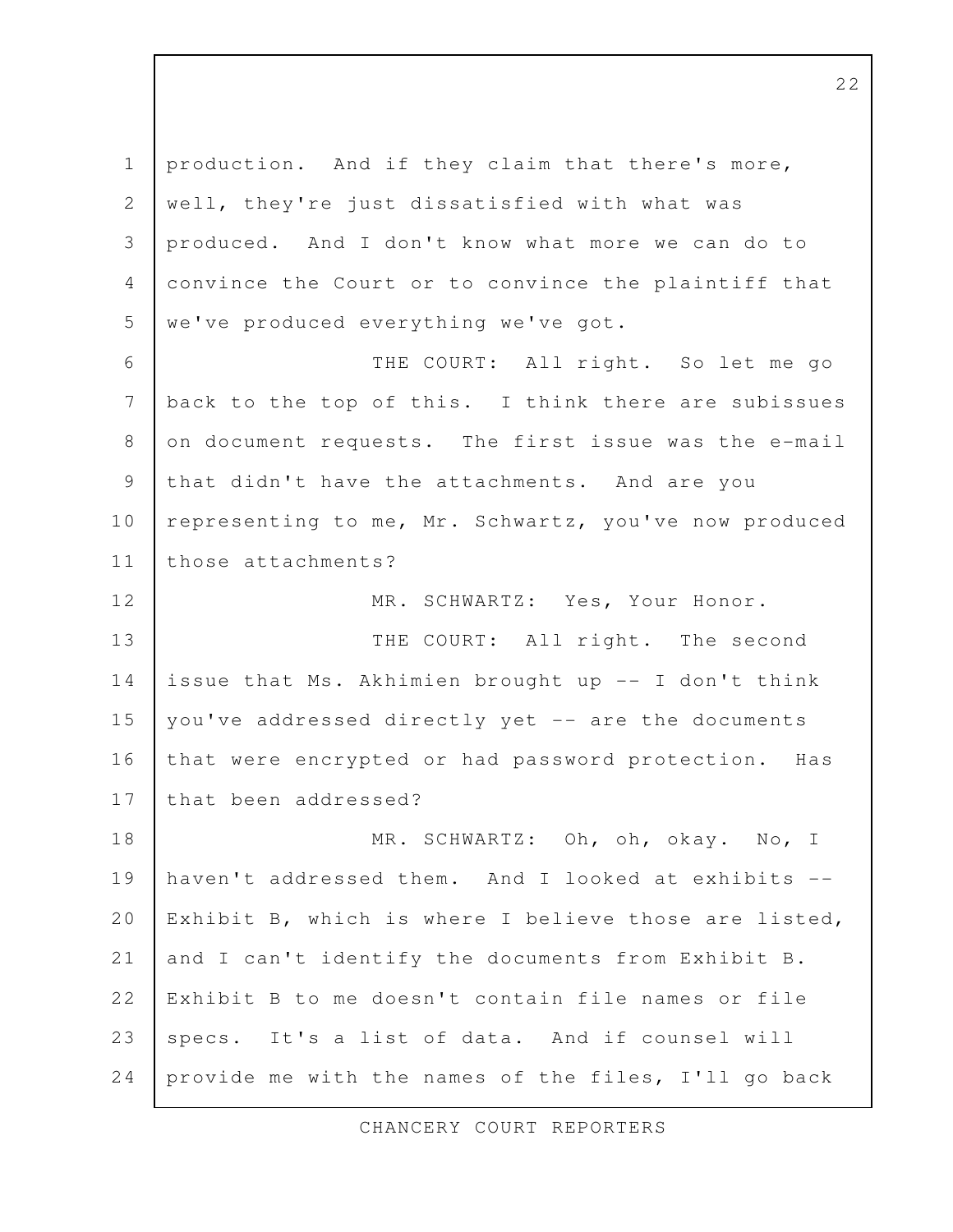to my client and find out what's going on with them. THE COURT: And I'm sorry. You're referring to Exhibit B to what exactly? MR. SCHWARTZ: Exhibit B to the joint letter. THE COURT: All right. Give me a moment to find that, please. All right. I'm looking at it now. What information is it you say you need? MR. SCHWARTZ: The name of the file. THE COURT: Ms. Akhimien, is that information you have? MS. AKHIMIEN: I mean, the name of the file is right there. That's where it's coming from. These are the documents that his client produced. So I don't -- it's -- in the example it says C:, you know, //localtemp, and then it has the name of where -- the file password. So I don't know whatever information he needs. MR. SCHWARTZ: Well -- I'm sorry. MS. AKHIMIEN: That's what's been produced to us. THE COURT: Mr. Schwartz. MR. SCHWARTZ: There's a list of -- 1 2 3 4 5 6 7 8 9 10 11 12 13 14 15 16 17 18 19 20 21 22 23 24

CHANCERY COURT REPORTERS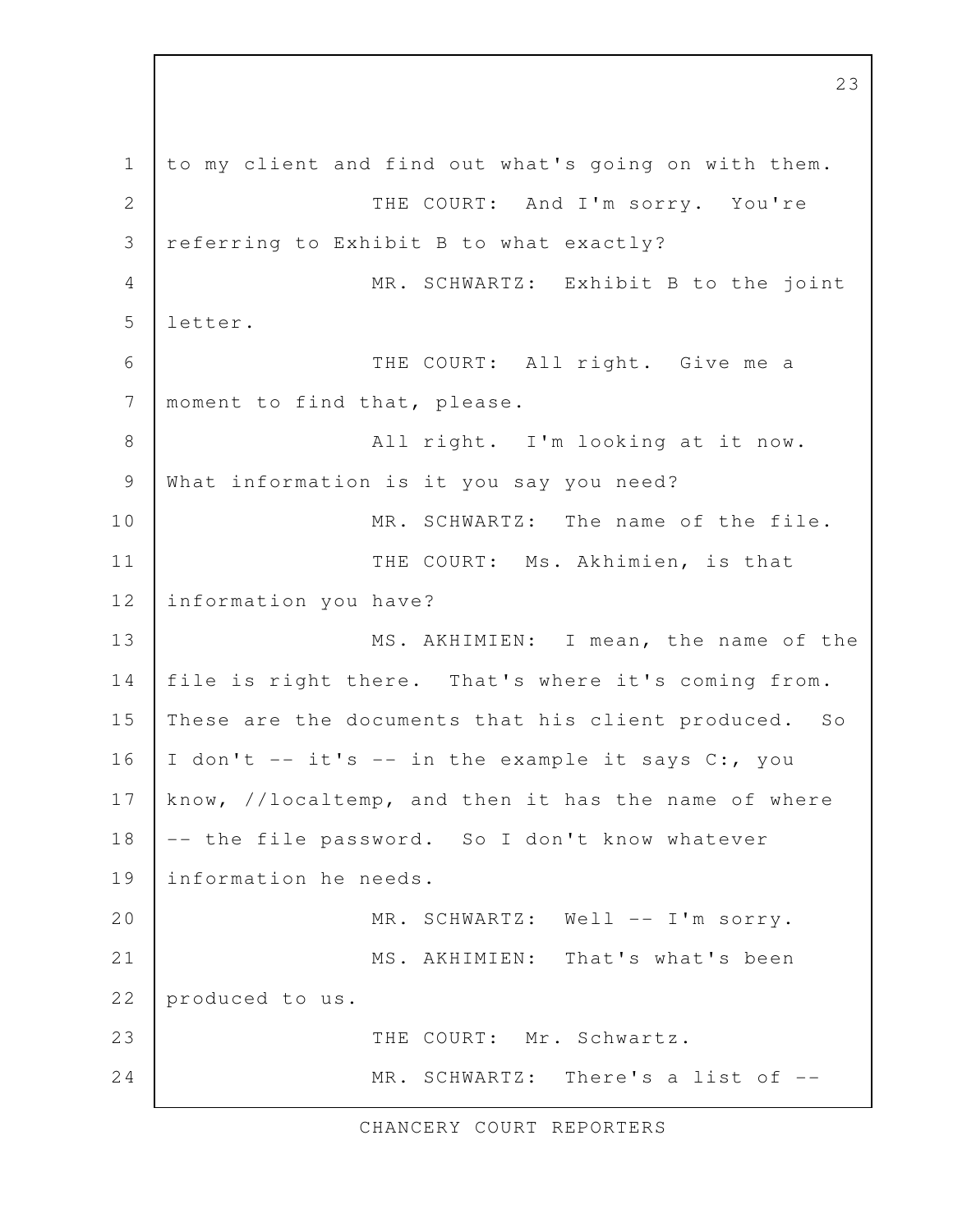I'm sorry. 1

| $\mathbf{2}$   | THE COURT: No. Go ahead.                                 |
|----------------|----------------------------------------------------------|
| 3              | MR. SCHWARTZ: There's a list of items                    |
| $\overline{4}$ | on Exhibit B. It looks -- it looks like a list of        |
| 5              | maybe 20, 25 items. And in the left-hand column          |
| 6              | there's -- under "Modified" there's a date and -- but    |
| 7              | I don't see -- and it looks like we're talking about     |
| $\,8\,$        | 25 or so different items. But the name of the file       |
| $\mathcal{G}$  | isn't stated anywhere.                                   |
| 10             | THE COURT: Whose system did this                         |
| 11             | document come from?                                      |
| 12             | MS. AKHIMIEN: This is from                               |
| 13             | Dr. Gerges. These are part of the 4 gigabytes of         |
| 14             | documents that he downloaded onto his computer,          |
| 15             | which -- actually, his wife actually had access to       |
| 16             | that computer based on the user name that was produced   |
| 17             | to us. But that's where they came from.                  |
| 18             | Part of the issue is that defendants                     |
| 19             | only continue to produce documents after they learn      |
| 20             | what we have. And even then, they don't even produce     |
| 21             | everything that they have. For example, we have text     |
| 22             | messages and contracts and e-mails that we received      |
| 23             | from third parties that defendants never produced to     |
| 24             | One of those text messages even was incriminating<br>us. |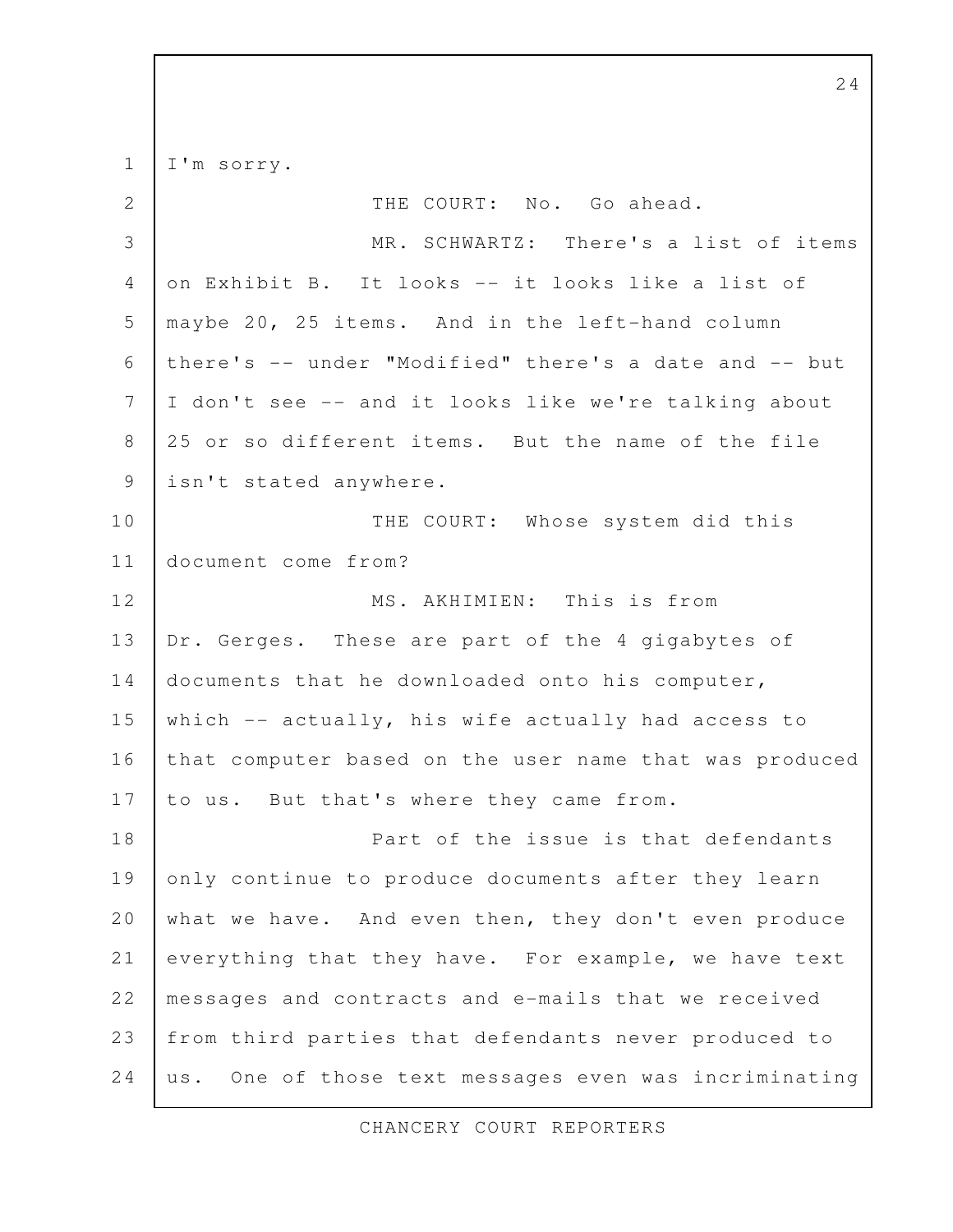to Dr. Gerges. It indicated that he was tortiously interfering with our contract with Dr. Swier and that he wanted to play a chess game with DPS and his contract with Dr. Swier. It's just strange to me that he can produce text messages with people like Abboud and others, but when it comes to incriminating evidence with Dr. Swier, he doesn't produce those documents. THE COURT: All right. Ms. Akhimien, let me stay on point of what I want to deal with right now. This document that we're looking at that's attached to Exhibit B, did you receive this in native format or just paper? MS. AKHIMIEN: In -- in native. So they sent us a -- an external hard drive with this information. THE COURT: All right. So what I need you to do, Mr. Schwartz, is I need you to give to Ms. Akhimien -- and I want you to do it within 48 hours -- whatever password she needs to access what you produced to her in native format so that she can analyze each of these documents. Alternatively, you can produce them all in paper copies, but she needs to 1 2 3 4 5 6 7 8 9 10 11 12 13 14 15 16 17 18 19 20 21 22 23 24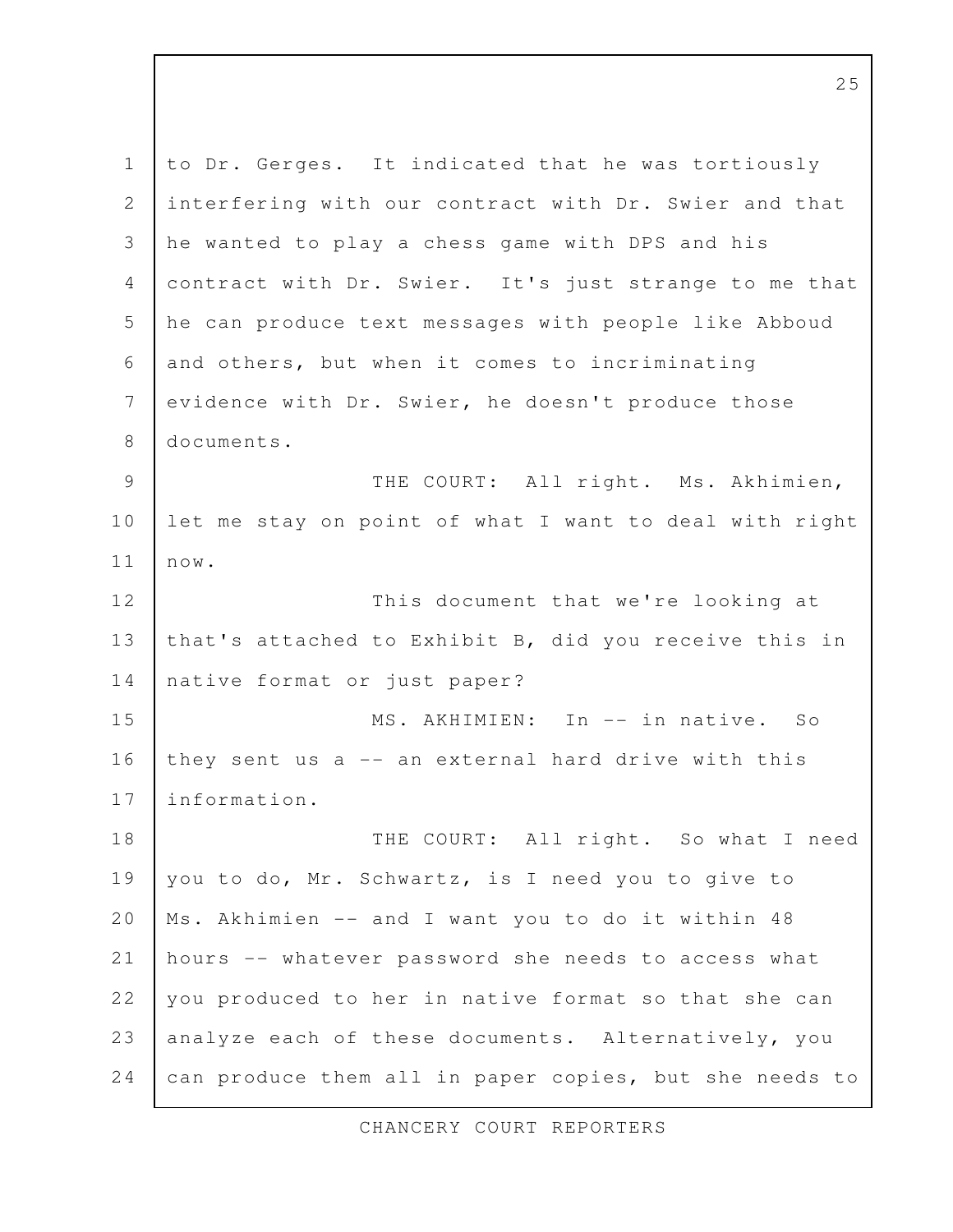get the information. Do you understand that, Mr. Schwartz? MR. SCHWARTZ: Yes. Yes, Your Honor. THE COURT: Now let me deal with the third issue. MR. SCHWARTZ: May I add? THE COURT: Go ahead. Go ahead, Mr. Schwartz. MR. SCHWARTZ: Oh, my question: Exhibit B, is plaintiff's counsel saying that this Exhibit B was produced by Dr. Gerges? MS. AKHIMIEN: Yes. MR. SCHWARTZ: Yes? Okay. All right. Thank you. THE COURT: And as I understand it, it was produced in native format, meaning they have it in electronic format. They just can't access it. MS. AKHIMIEN: That's correct. THE COURT: So you need to either give them the information that allows them to access it electronically or get them the hard copy of the documents that are referenced in this exhibit within 48 hours. MR. SCHWARTZ: Okay. 1 2 3 4 5 6 7 8 9 10 11 12 13 14 15 16 17 18 19 20 21 22 23 24

CHANCERY COURT REPORTERS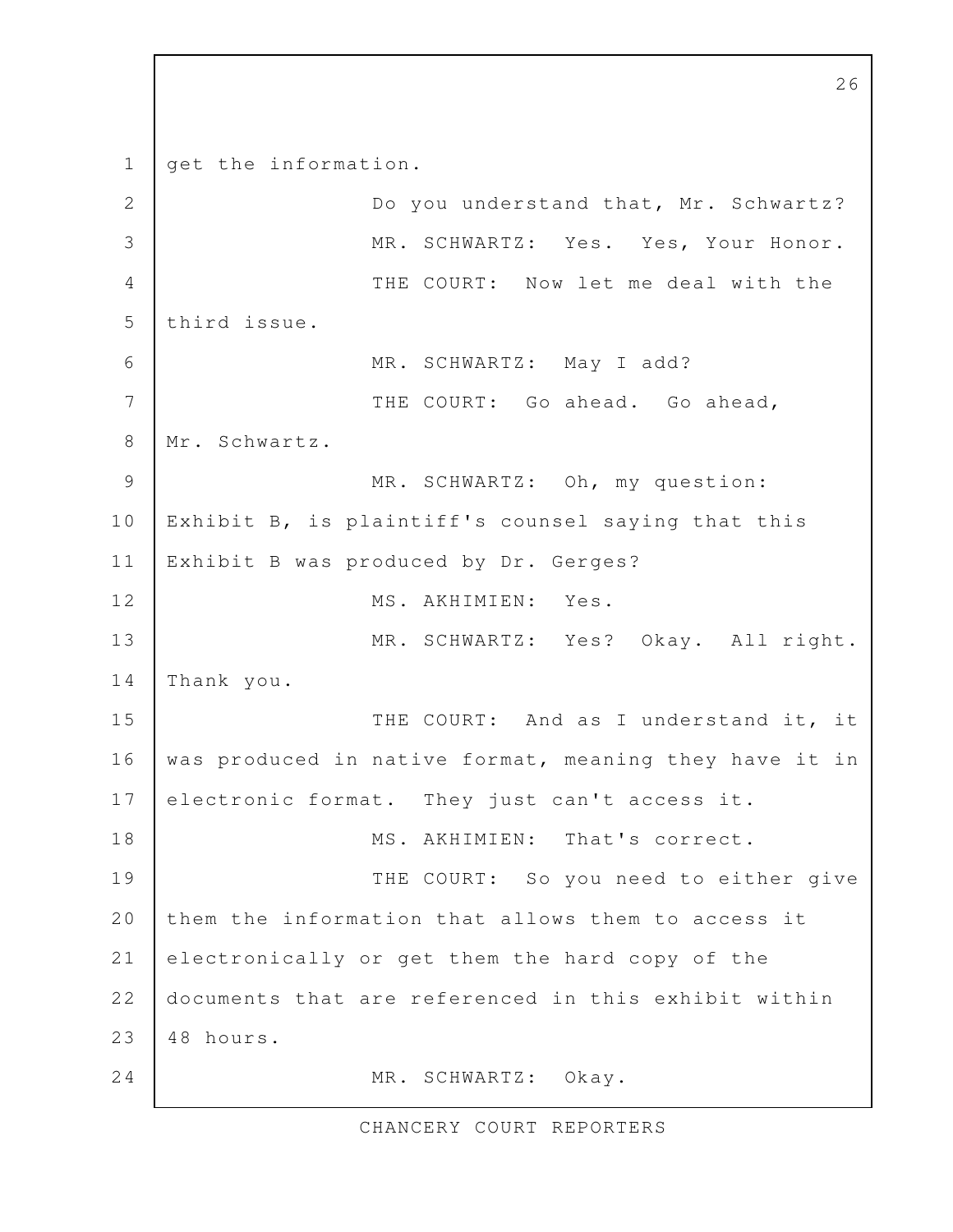THE COURT: All right. The next issue concerns Document Requests 1, 3, 7, and 21. Now, the first issue here is, Mr. Schwartz, I'll be candid. I do have a concern that there's not a forthcoming production of documents by your client here because Ms. Akhimien, you know, put her finger on something that I'm sensing here and I hope I'm wrong, which is he doesn't seem to be very forthcoming with documents until some third party has produced information already. And that can't be the way this works, or he's going to be in a very bad spot when this litigation is concluded. I looked at Requests 1, 3, 7, and 21. They are very broadly worded, but they, at their heart, deal with relevant subjects. Now, my first question to both of you is: In the last 48 hours when I were asking you to meet and confer to try to resolve these disputes, did you guys actually try to work through those specific requests to see if you can get to the bottom of things? Ms. Akhimien? MR. SCHWARTZ: Your Honor ... MS. AKHIMIEN: We did. We worked through various requests. 1 2 3 4 5 6 7 8 9 10 11 12 13 14 15 16 17 18 19 20 21 22 23 24

CHANCERY COURT REPORTERS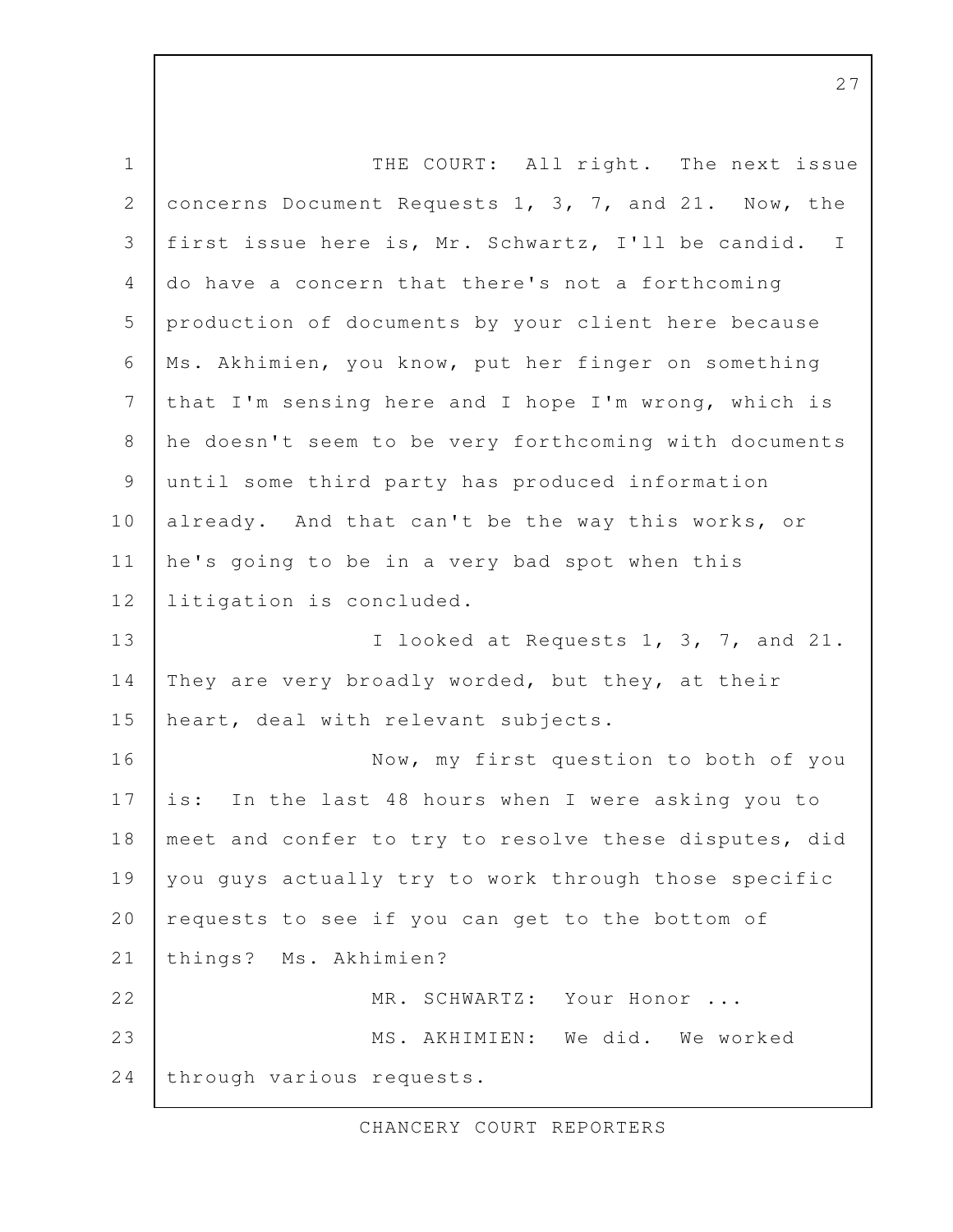THE COURT: I'm just talking about 1, 3, 7, and 21 right now. MR. SCHWARTZ: I don't think we discussed them. THE COURT: Right. Well --MS. AKHIMIEN: Well, it was in the motion -- it was in the motion to compel -- THE COURT: Yeah. No, Ms. Akhimien. I want to go back for a second, because this is very annoying to me. It is not -- and I'm going to underscore "not" -- a proper motion to compel to attach a meet-and-confer letter and say somebody didn't produce documents, "Judge, go read all my attachments and figure out what the problems are." The motion should identify specifically what the subjects are and explain the grounds for seeking information. It was not a well-done motion. It was very unhelpful to me to have to try to piece this together. So I'm going to order both of you over the next 48 hours to walk through and discuss No. 1, 3, 7, and 21 and report back to me with a joint letter in 48 hours telling me if you're able to resolve them. Bottom line here is this: 1 2 3 4 5 6 7 8 9 10 11 12 13 14 15 16 17 18 19 20 21 22 23 24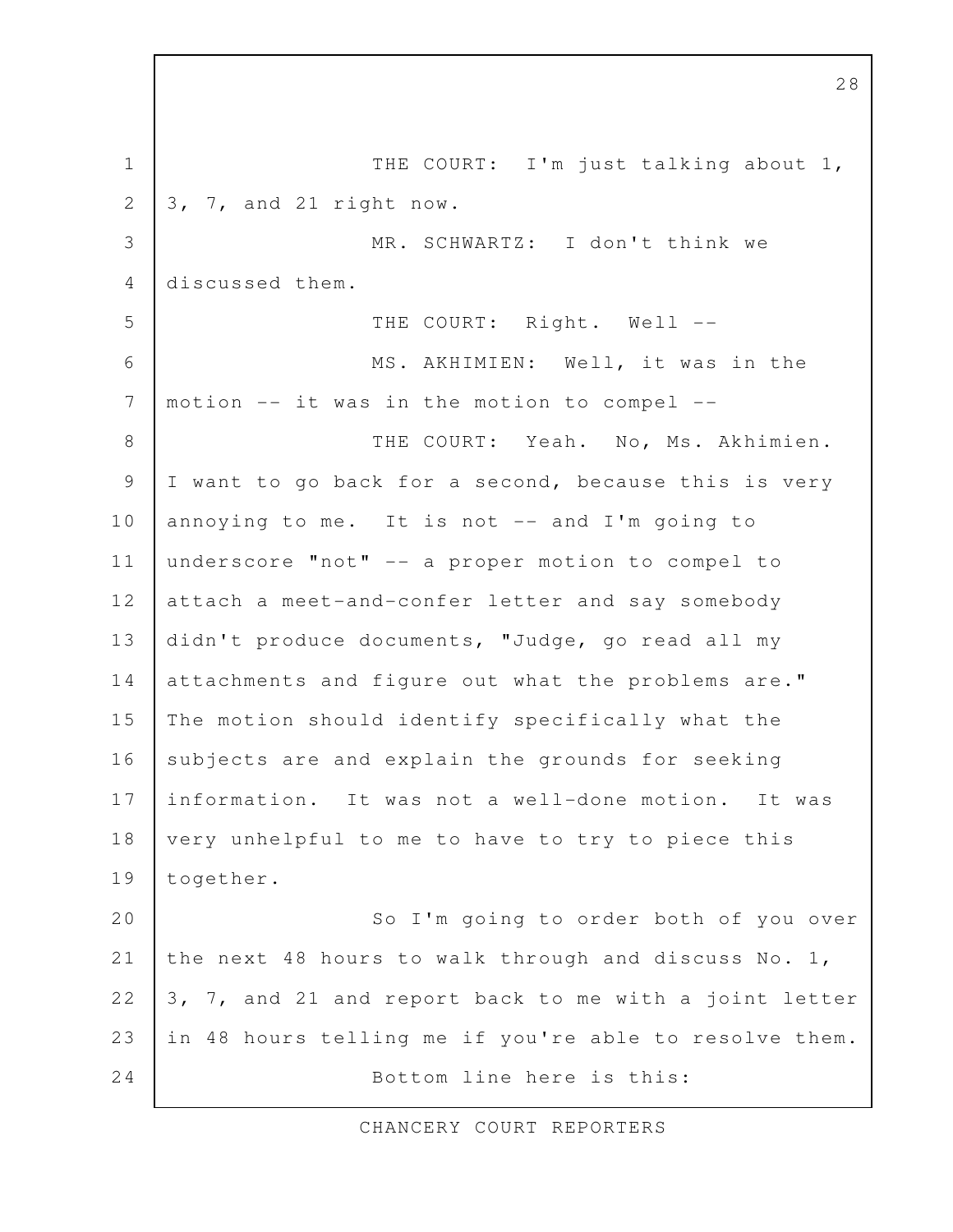Mr. Schwartz, your client will have to produce everything he has on these topics as reasonably construed. 1 2 3

And, Ms. Akhimien, you're going to have to work with him not to have these things read so broadly that it means producing everything in the world. They have to relate to subjects that are legitimately in dispute here. Yes, your client is clearly entitled to all the communications between Dr. Gerges and Dr. Swier or Mr. Swier, whatever it may be, no question about it. But there's a lot of add-on language in those requests, and you're going to have to work with him and discuss it. All of this should have happened long before either of you ever got on the line with the Court.  $Now --$ MR. SCHWARTZ: I'm going to -- Your Honor, I can represent to the Court that in December when we did the production of documents, it was done with the instruction to my client that he was to go through all of his records and find everything that was responsive and give it to me. We weren't -- we 4 5 6 7 8 9 10 11 12 13 14 15 16 17 18 19 20 21 22

document requests in order to provide as little as

weren't -- we weren't trying to read closely the

23

24

CHANCERY COURT REPORTERS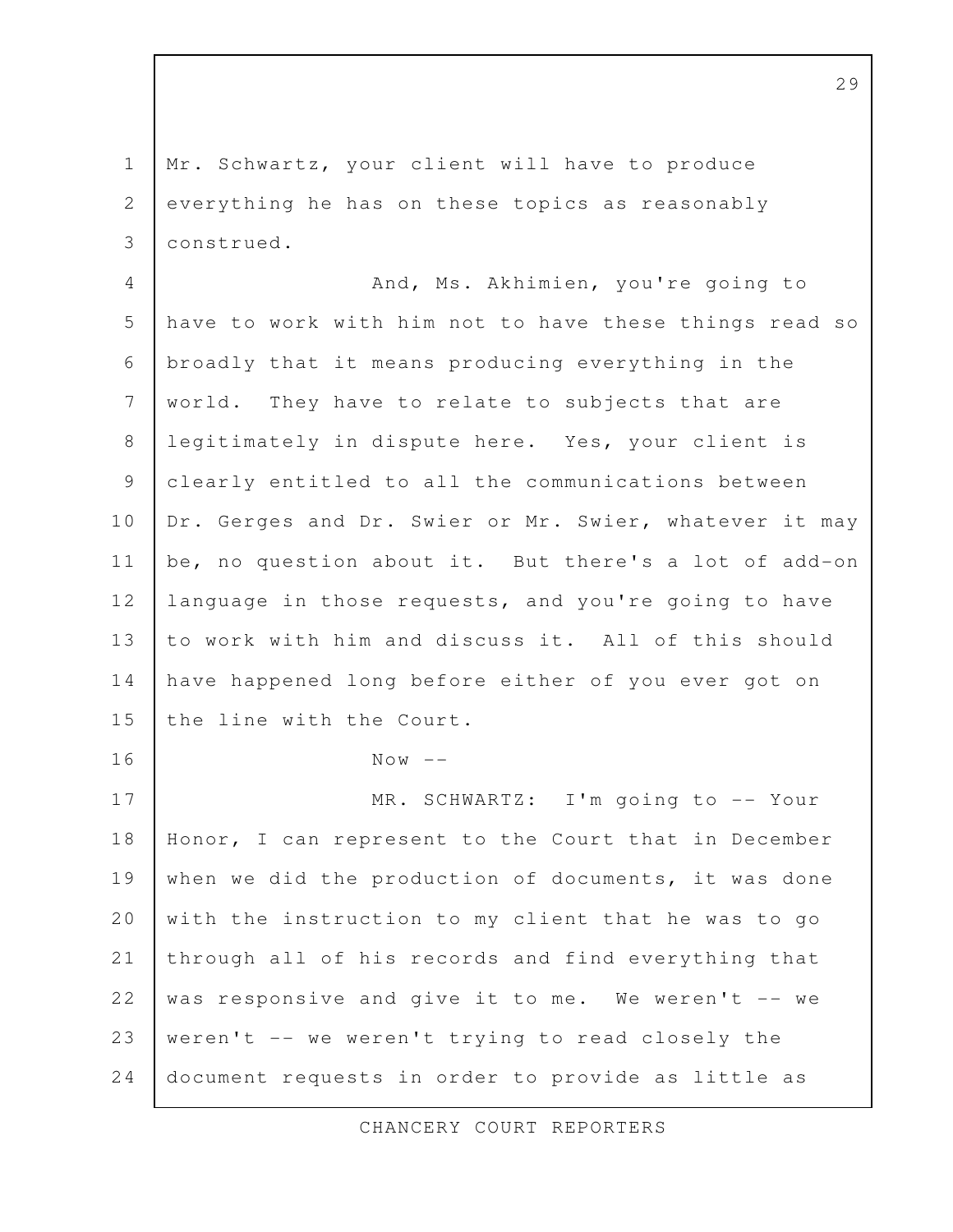possible. My instructions to my client -- and I don't have any -- I don't have any reason to know that he disregarded my instructions. My instructions were to produce everything that -- that's in the ballpark. THE COURT: All right. Well, I still want you to do what I just indicated. Hopefully that is true. MR. SCHWARTZ: Yes, Your Honor. THE COURT: But I want you to do it with  $1, 3, 7$  -- excuse me a moment --MR. SCHWARTZ: 7 and 21. THE COURT: Yes, with 1, 3, 7, and 21 specifically in mind. MR. SCHWARTZ: Yes, Your Honor. THE COURT: And, frankly, I want you to do it with respect to the next category, the interrogatories. I can't do anything for you today because I don't even have a copy of the interrogatories, which is just ridiculous. They weren't provided with the motion papers. So you'll both have to -- whatever interrogatories that remain outstanding -- and from my notes they would be Interrogatories 2, 4, 14, and 22. You'll have to discuss. And I want the same thing, a 1 2 3 4 5 6 7 8 9 10 11 12 13 14 15 16 17 18 19 20 21 22 23 24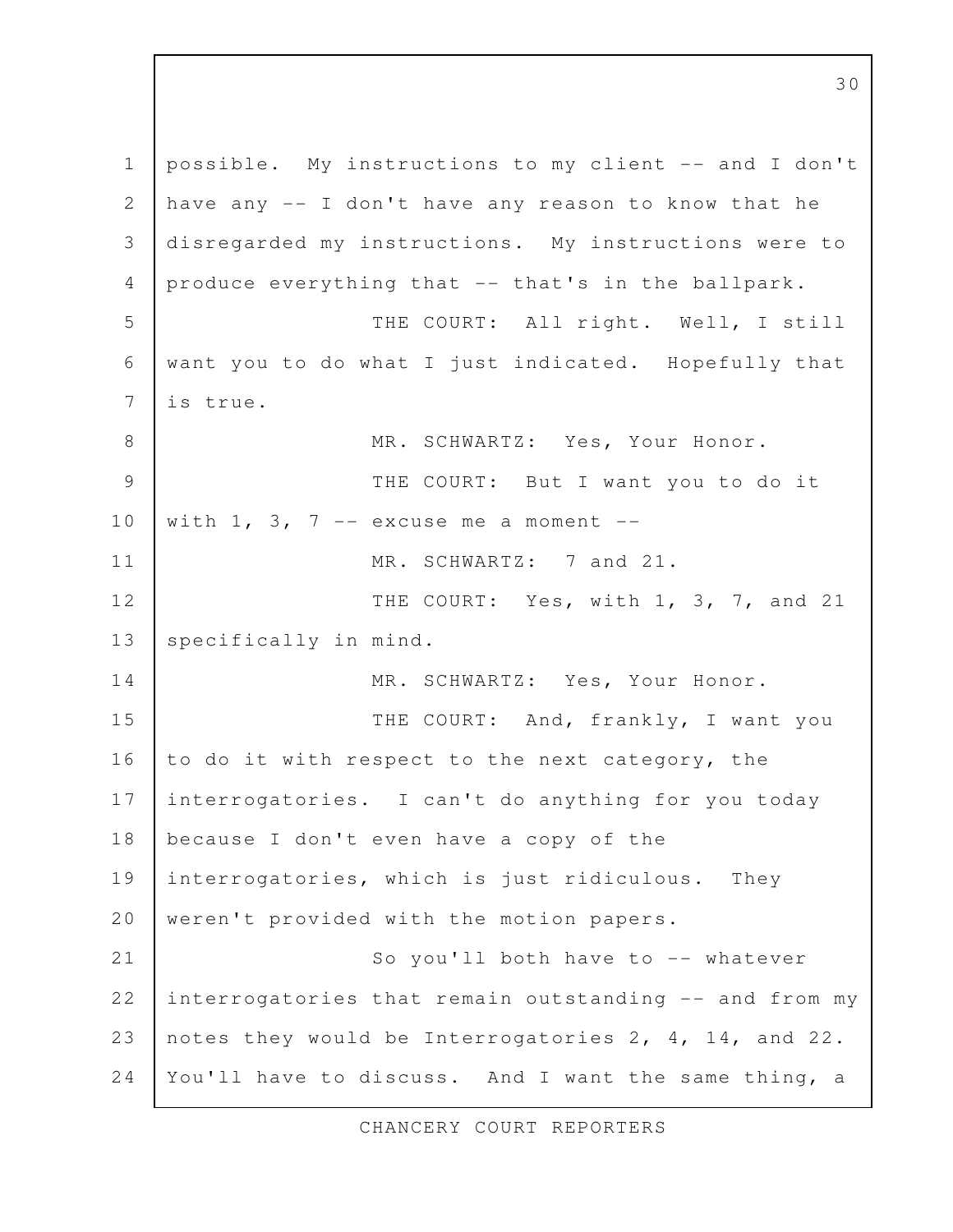letter back telling me what remains in dispute, if anything. 1 2

MR. SCHWARTZ: Yes, Your Honor. MS. AKHIMIEN: Yes, Your Honor. THE COURT: And then the last subject is sanctions. I'm not awarding sanctions based on this motion. This motion wasn't, frankly, filed correctly in the first place. But I will reserve judgment as to whether or not there's been litigation misconduct, and that will be dealt with down the road if there's a basis for somebody to make such an application. But that's premature at this time. I believe that covers the four topics that were in the letter. Does anybody else have any other questions for me? MR. SCHWARTZ: No, Your Honor. MS. AKHIMIEN: I don't have a question, but I just wanted to also highlight, when I was reviewing the joint letter again this morning, I noticed that counsel had made a representation that defendants had supplied Mr. O'Brien with not only defendants' opening brief but exhibits that were attached to that opening brief that DPS has marked as highly confidential, which, pursuant to the order 3 4 5 6 7 8 9 10 11 12 13 14 15 16 17 18 19 20 21 22 23 24

CHANCERY COURT REPORTERS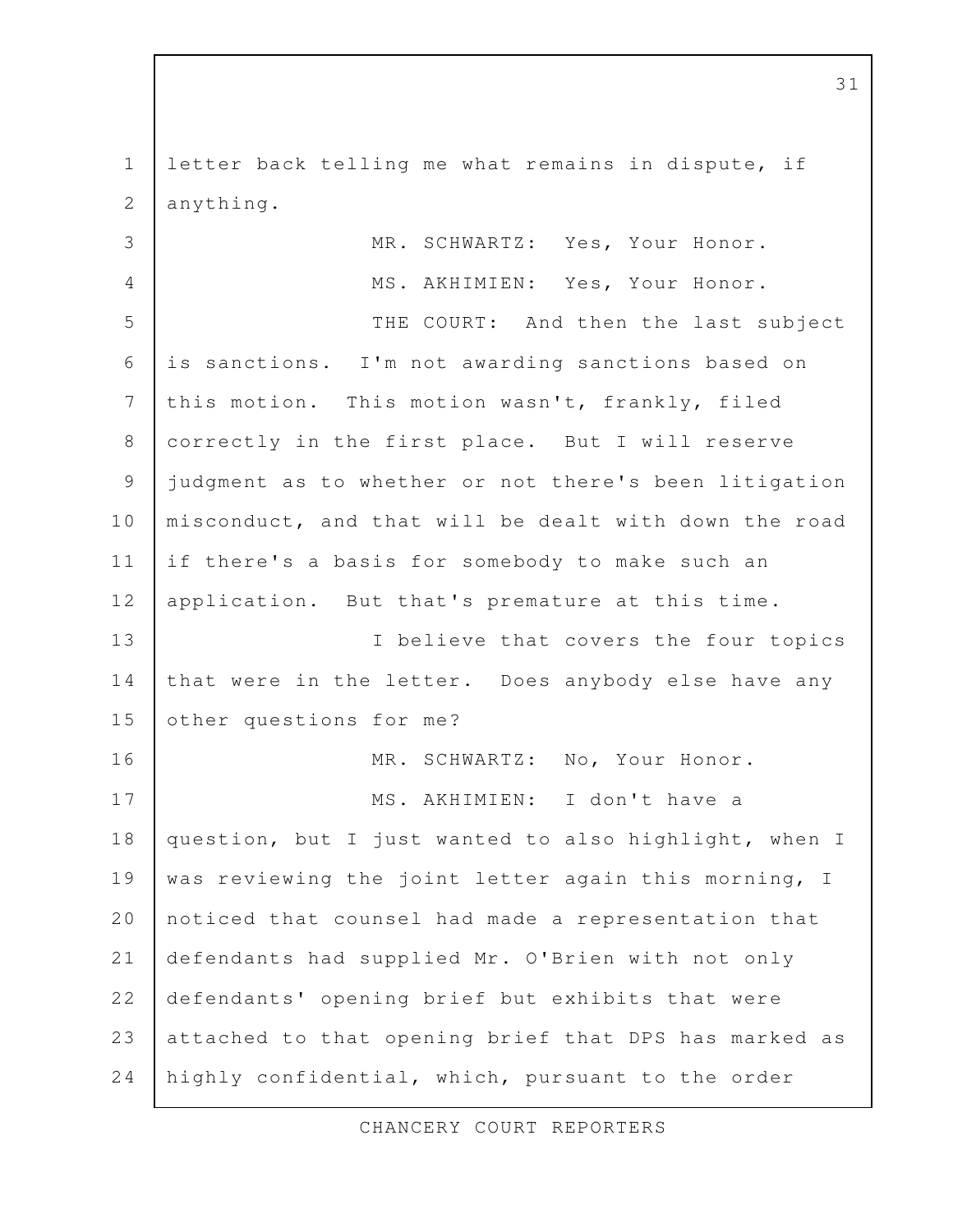governing the production and exchange of highly confidential information, was supposed to be for Attorneys' Eyes Only. Specifically, it was Exhibits 26, 27, and 28. Those documents were Bates-stamped, and in the left they indicated that they were highly confidential. The documents were also filed under seal. So  $I$  -- that kind of conduct, I just want to highlight to the Court that defendants should be careful in terms of abiding by that order as well, especially when we've taken care to mark things as highly confidential, filed things under seal -- MR. SCHWARTZ: Yeah. MS. AKHIMIEN: -- and notified them accordingly. MR. SCHWARTZ: And I instructed -- I instructed my client to tell Dr. O'Brien that these materials are confidential materials and they can't be used for any other purpose other than for this judicial proceeding and that, you know, they can't be used for personal gain or anything; that they're sealed. So he's  $-$  you know, the witness  $-$  I haven't spoken with the witness yet, so I can't -- the 1 2 3 4 5 6 7 8 9 10 11 12 13 14 15 16 17 18 19 20 21 22 23 24

CHANCERY COURT REPORTERS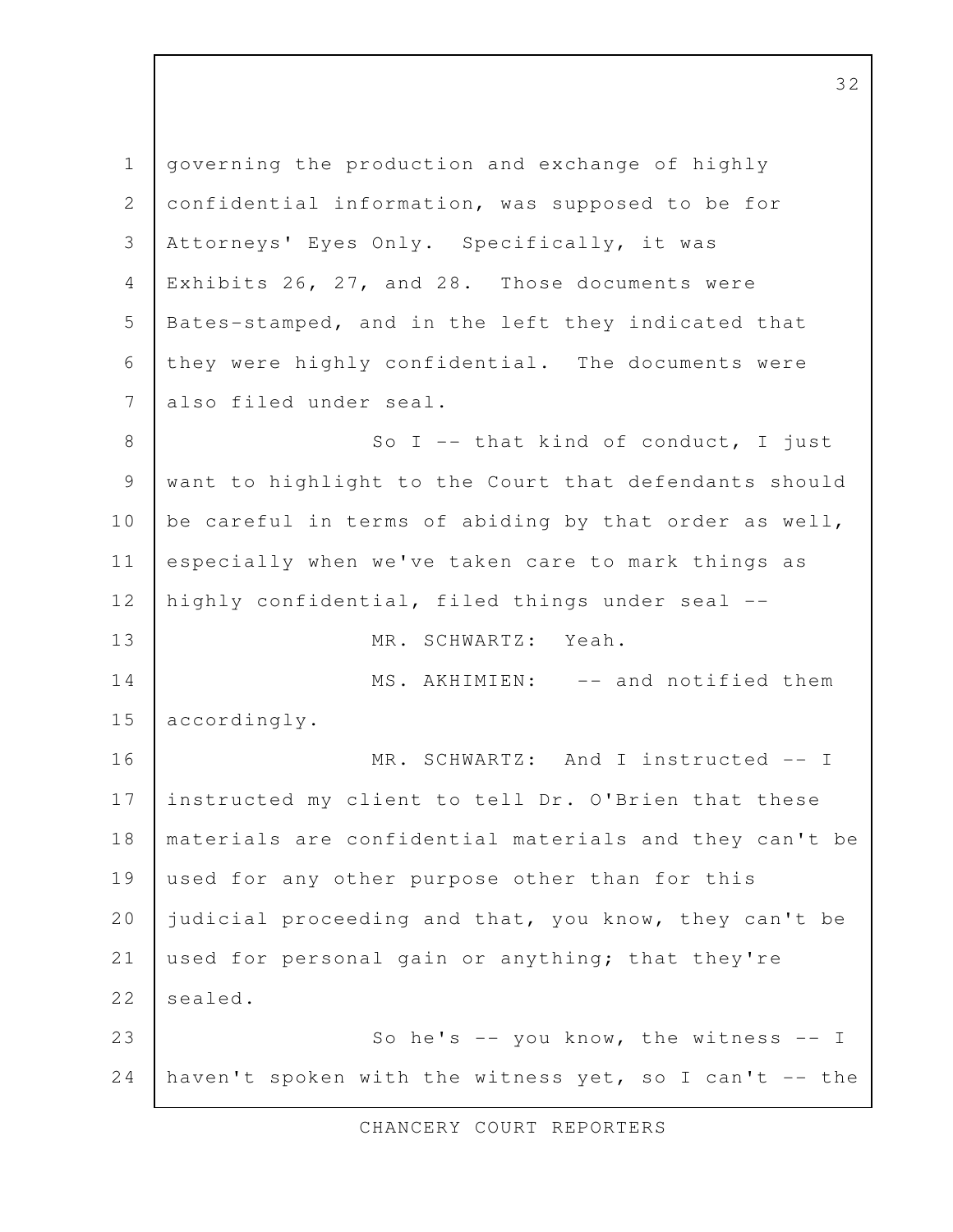expert witness. So I can't tell you specifically what he was told. But I was -- I had instructed my client to -- on what to tell the expert witness and to caution him in the use to which the documents could be put. THE COURT: Well --MS. AKHIMIEN: Your letter -- the letter says that Dr. Gerges actually supplied Mr. O'Brien with those exhibits that were marked highly confidential, meaning -- MR. SCHWARTZ: That's right. MS. AKHIMIEN: -- yeah, he was not supposed to actually even see them, "he" being Dr. Gerges. THE COURT: Right. So a couple things here. Hold on, Mr. Schwartz. So I don't have your confidentiality -- Ms. Akhimien, is there a pretty standard confidentiality order entered in this case? MS. AKHIMIEN: Yes, Your Honor. It was entered in September of 2015. THE COURT: All right. MS. AKHIMIEN: I don't have the docket number. 1 2 3 4 5 6 7 8 9 10 11 12 13 14 15 16 17 18 19 20 21 22 23 24

CHANCERY COURT REPORTERS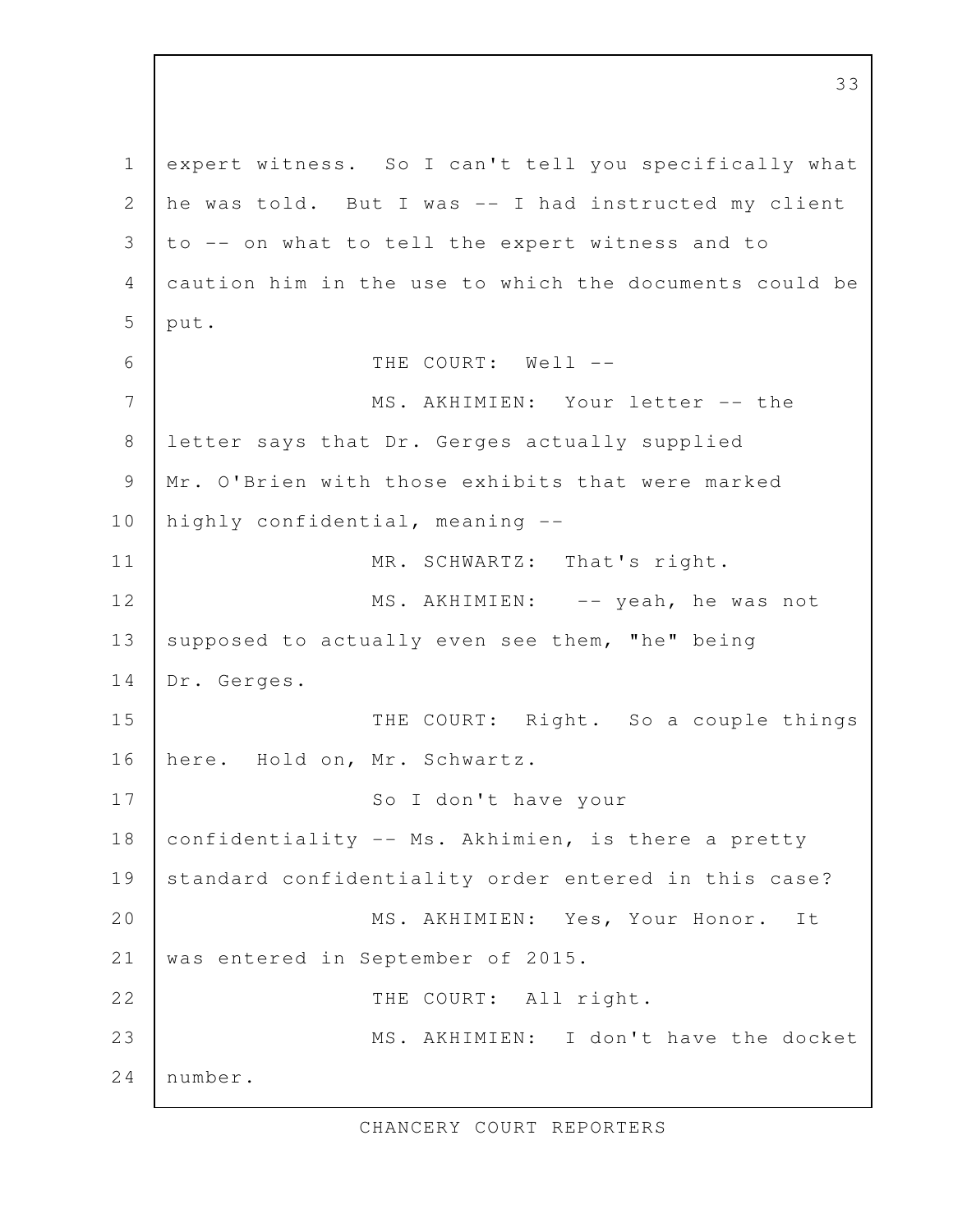THE COURT: And I gather you're telling me it's a two-tiered order and that Mr. Gerges is not allowed to see certain documents; is that right? MS. AKHIMIEN: That's correct, Your Honor. THE COURT: Is there a provision in there for an undertaking to be signed by any experts? MS. AKHIMIEN: I believe so. I believe it might be an exhibit. THE COURT: Yeah. MS. AKHIMIEN: I have it in front of me, but I'd have to (Inaudible) -- THE COURT: Right. MS. AKHIMIEN: -- look at it. THE COURT: Right. MS. AKHIMIEN: But I know that's typical, I believe, for the Court of Chancery. THE COURT: Yeah. So, Mr. Schwartz, couple things. One is -- and, again, I don't have this confidential stipulation in front of me right now, but it sounds like your client is carved out from being able to see things that are stamped in a certain way, probably things that are highly confidential. 1 2 3 4 5 6 7 8 9 10 11 12 13 14 15 16 17 18 19 20 21 22 23 24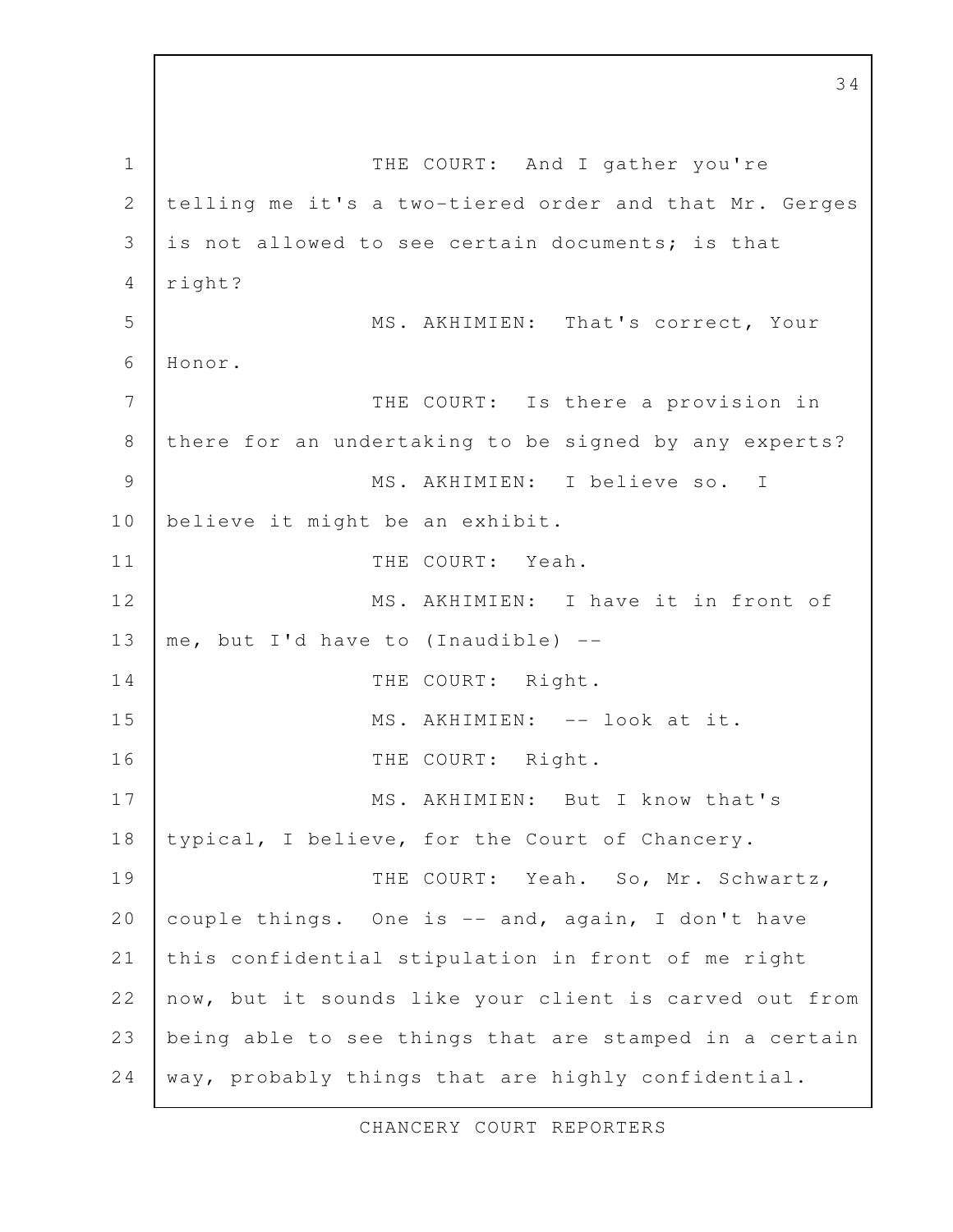Whatever the stipulation says it says. You cannot be providing anything to your client that falls in that category, even for the purpose of, from my perspective, of being a transmittal person. It's your responsibility, frankly, to interact with this expert directly to ensure that the confidentiality provisions are adhered to. And, indeed, your expert should be signing an undertaking, which is typical and I suspect is included within this confidentiality stipulation, where he will agree in writing and sign that he's going to adhere to the stipulation. So you need to take charge of this process. And you're -- MR. SCHWARTZ: Yes, Your Honor. THE COURT: It would be bad for lots of reasons for your client to be the interlocutor between, you know, you and the expert. You ought to be in charge of that process directly. Now, I have one other question. I read the order lifting the stay in the bankruptcy, but I want to understand what the two of you believe it allows to happen in this case. For example, can this case go to trial? Forget about the preliminary injunction for a moment. Can we just get this case to 1 2 3 4 5 6 7 8 9 10 11 12 13 14 15 16 17 18 19 20 21 22 23 24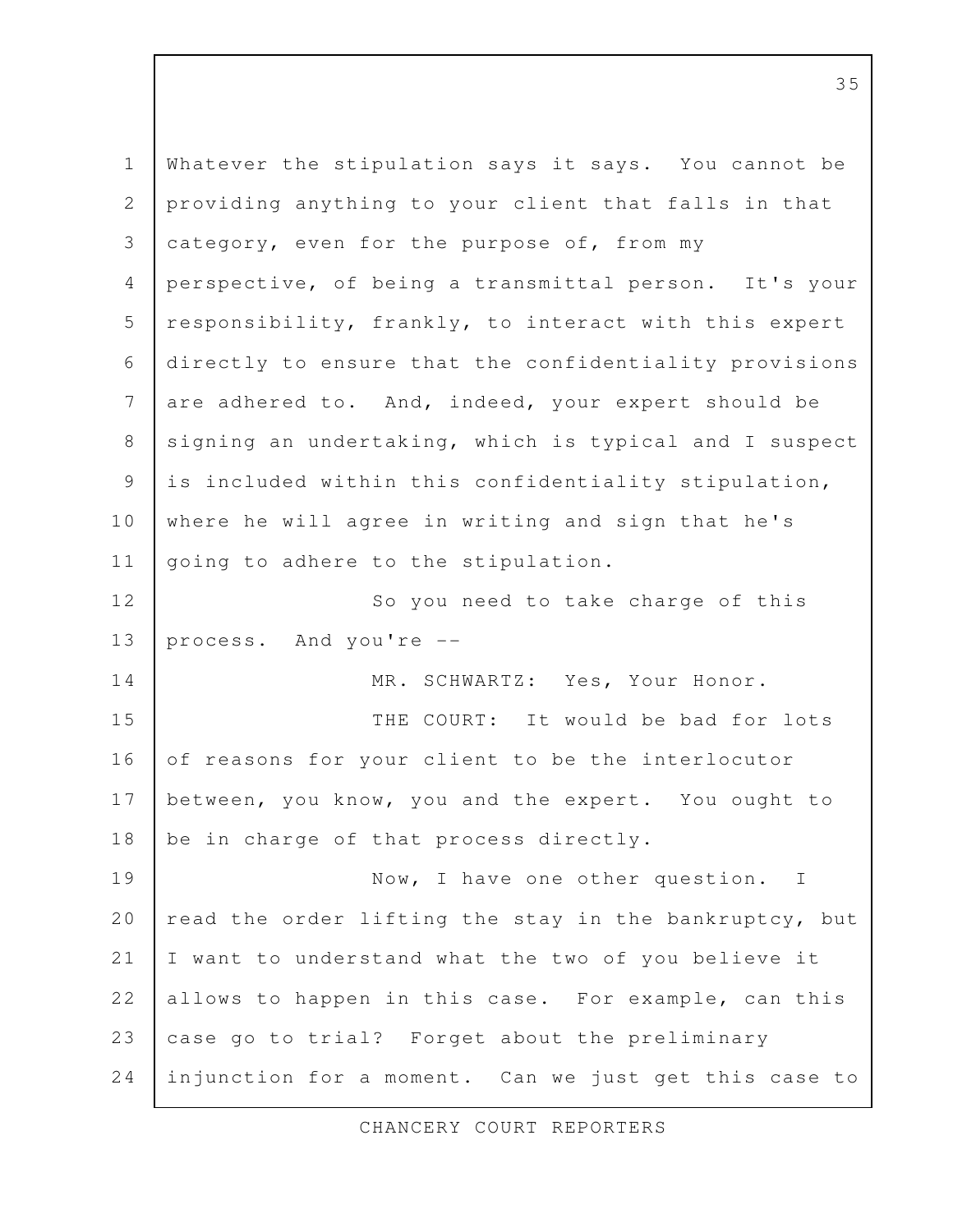trial so that if we have factual disputes, we can get them resolved? I recognize that the plaintiff couldn't collect on a judgment. I guess it could just liquidate to an amount of damages. But do you understand that we can go to trial or we can just do a preliminary injunction? What do you understand the scope of what is possible within this case? MS. AKHIMIEN: Your Honor, this is Mary Akhimen. I believe that the bankruptcy order permits us to go to trial. It says that "DPS is permitted to" -- and I'm reading from the order now -- "DPS is permitted to prosecute injunctive relief against the Debtor to conclusion, including any appeals therefrom." And just like Your Honor said, it goes on to say that we can obtain a liquidated damages amount but we can't collect on that -- THE COURT: Right. MS. AKHIMIEN: -- amount. So my understanding is -- and we weren't bankruptcy counsel in that matter. But my understanding is that we can go to trial, and I could get clarification on that if Your Honor would like. But that's at least my understanding. THE COURT: Mr. Schwartz, do you share 1 2 3 4 5 6 7 8 9 10 11 12 13 14 15 16 17 18 19 20 21 22 23 24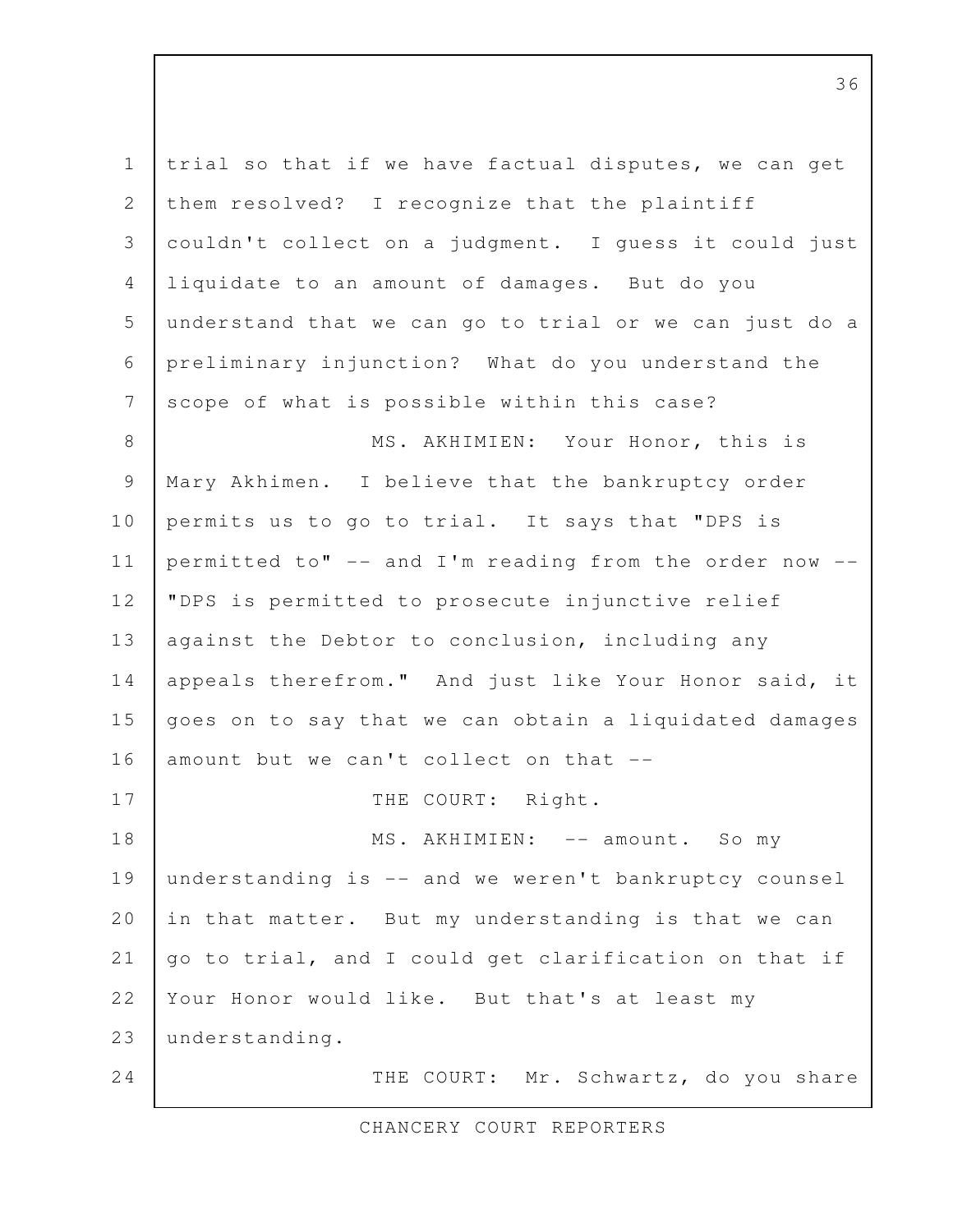the same understanding? MR. SCHWARTZ: Yeah. Well, I'm no bankruptcy expert. I don't practice in Bankruptcy Court. But that's what it -- what the order appears to say, is that the -- THE COURT: All right. MR. SCHWARTZ: -- that DPS is permitted to obtain a liquidated damages amount - so -- it's kind of odd language -- "in conjunction with the injunctive relief, DPS is permitted to obtain a liquidated damage amount." MS. AKHIMIEN: And it only applies --MR. SCHWARTZ: No, no. The previous paragraph 1 states: "DPS is permitted to prosecute injunctive relief against the Debtor to conclusion, including any appeals therefrom." So I think that would probably cover it. THE COURT: All right. Well, look, I ask because on the table right now is working towards a preliminary injunction hearing and we're going to go through that process. But there will be issues that remain for further adjudication after that. And I wanted both of you-all to just think about it. My reading was it looked like we could go to trial and 1 2 3 4 5 6 7 8 9 10 11 12 13 14 15 16 17 18 19 20 21 22 23 24

37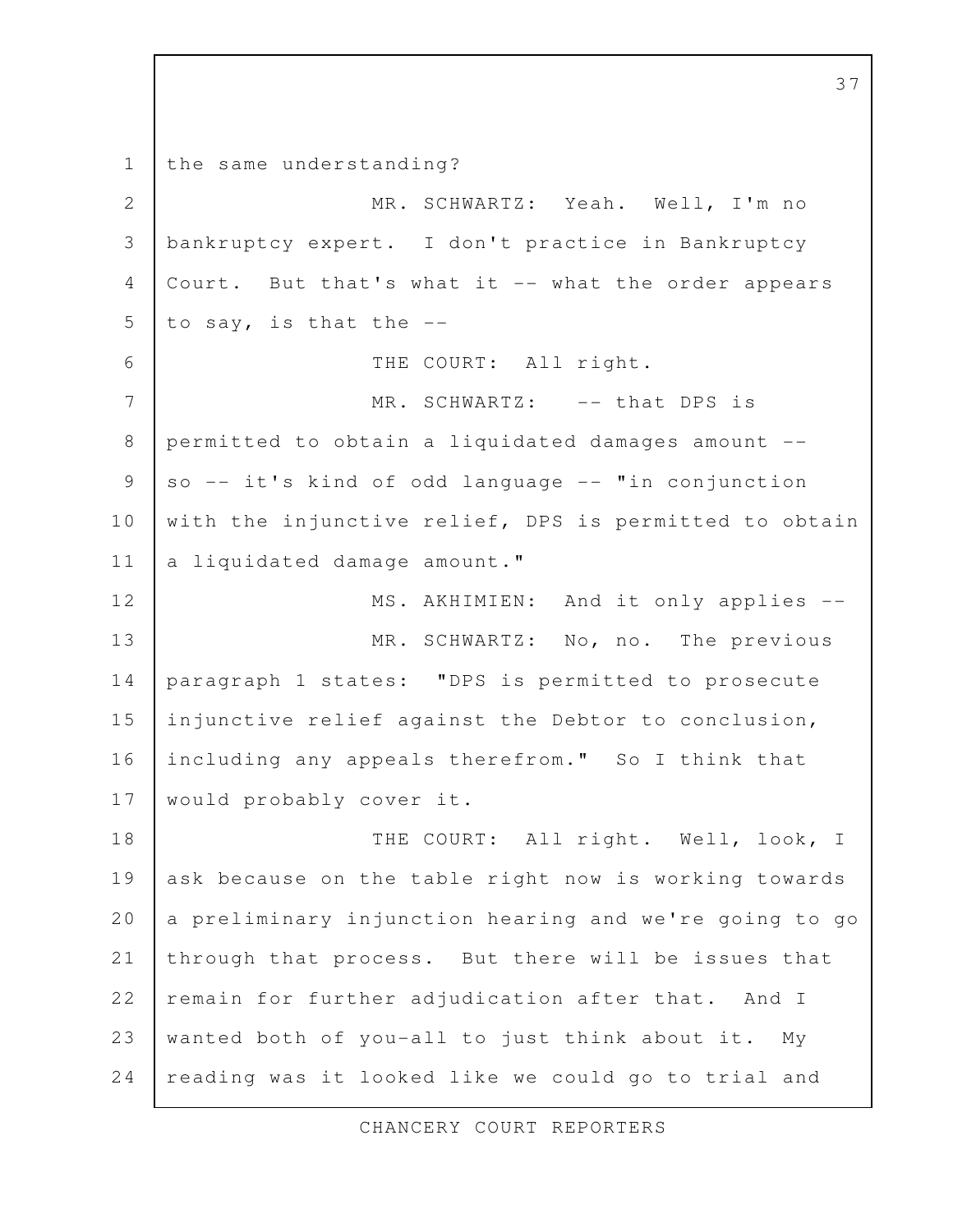resolve them, but I wanted to get each of your perspectives on that. In any event, that's enough for today's purposes. So to sum up where we are is, Ms. Akhimien, once you receive the defendants' answering brief, if there's no expert report in it, the expert issue is moot. If there's an expert report in it, you follow the procedure I outlined. And you can basically take a reasonable amount of time. If you want to live with the two weeks you have because you want to keep things on track, that's fine. If you want more time and it's a reasonable amount, you'll be entitled to more time to do things. And, likewise, what I outlined before, once you submit your reply papers, Mr. Schwartz and his client will have an opportunity to take the same kind of discovery if you put an expert at issue as well. That will involve moving the schedule around a little bit, but it's more important that we get this done right, especially given the context of this case and how long it's taken to get to this point in the first place. As for the discovery requests and 1 2 3 4 5 6 7 8 9 10 11 12 13 14 15 16 17 18 19 20 21 22 23 24

CHANCERY COURT REPORTERS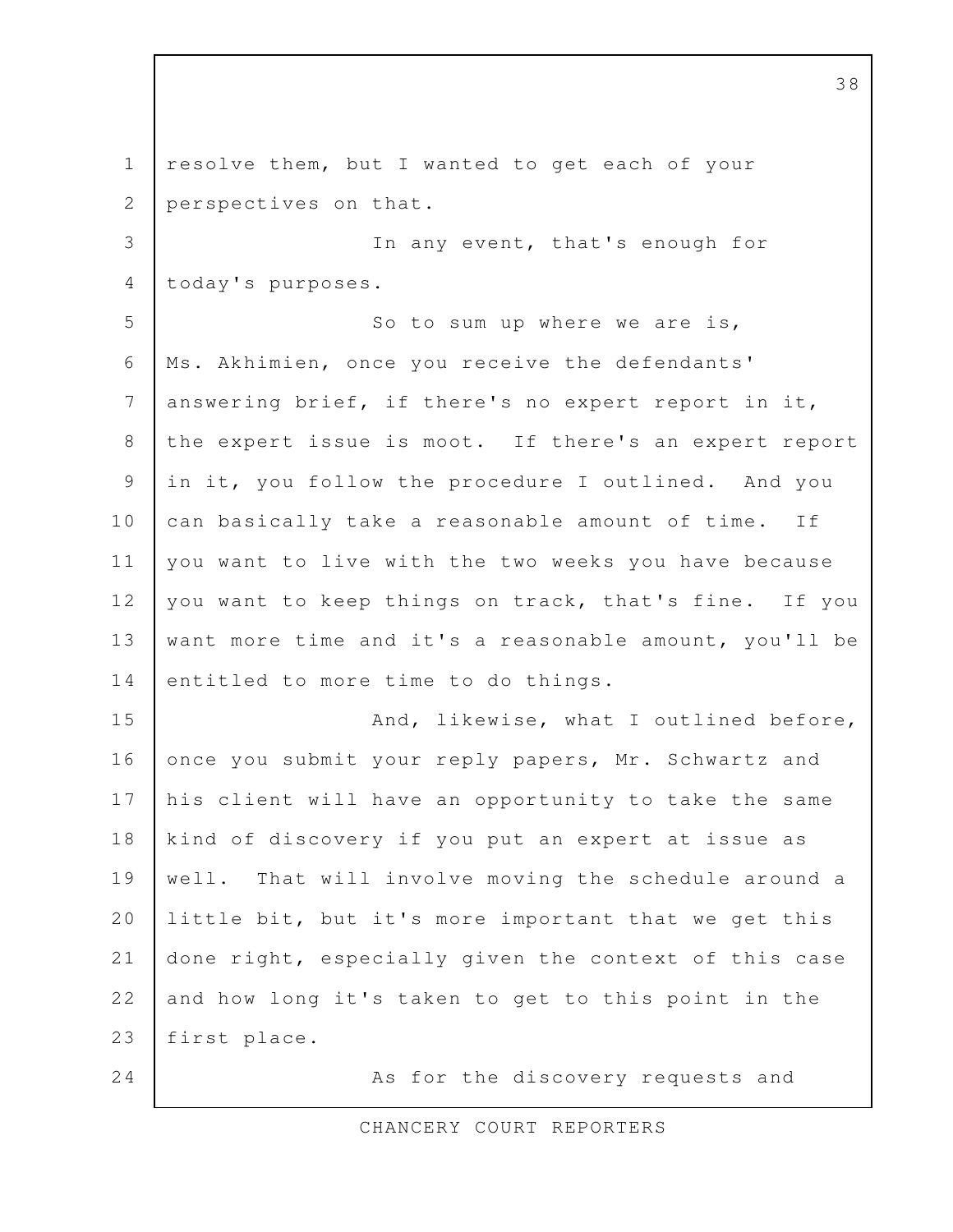interrogatories that we discussed, I'll be waiting to get back from you two within 48 hours a letter outlining your further discussions on those issues. I would hope, given what I've said, that there will be no more fights. And, Mr. Schwartz, I would have you redouble with your client to caution him. The last thing that is going to be good for your client is if we end up finding documents coming from lots of third parties that one reasonably would have expected for him to have in his own files that were not produced, because it goes far beyond just failing to produce the document. It brings into question fundamental issues of his credibility. And I want you to have that conversation with your client. Understood? MR. SCHWARTZ: Yes, Your Honor. Yes, Your Honor. THE COURT: All right. Thank you, Counsel. Have a good day. MR. SCHWARTZ: Your Honor -- Your Honor -- THE COURT: Yes. MR. SCHWARTZ: Your Honor, just one thing. The 48 hours, I have a ... Tomorrow I have -- 1 2 3 4 5 6 7 8 9 10 11 12 13 14 15 16 17 18 19 20 21 22 23 24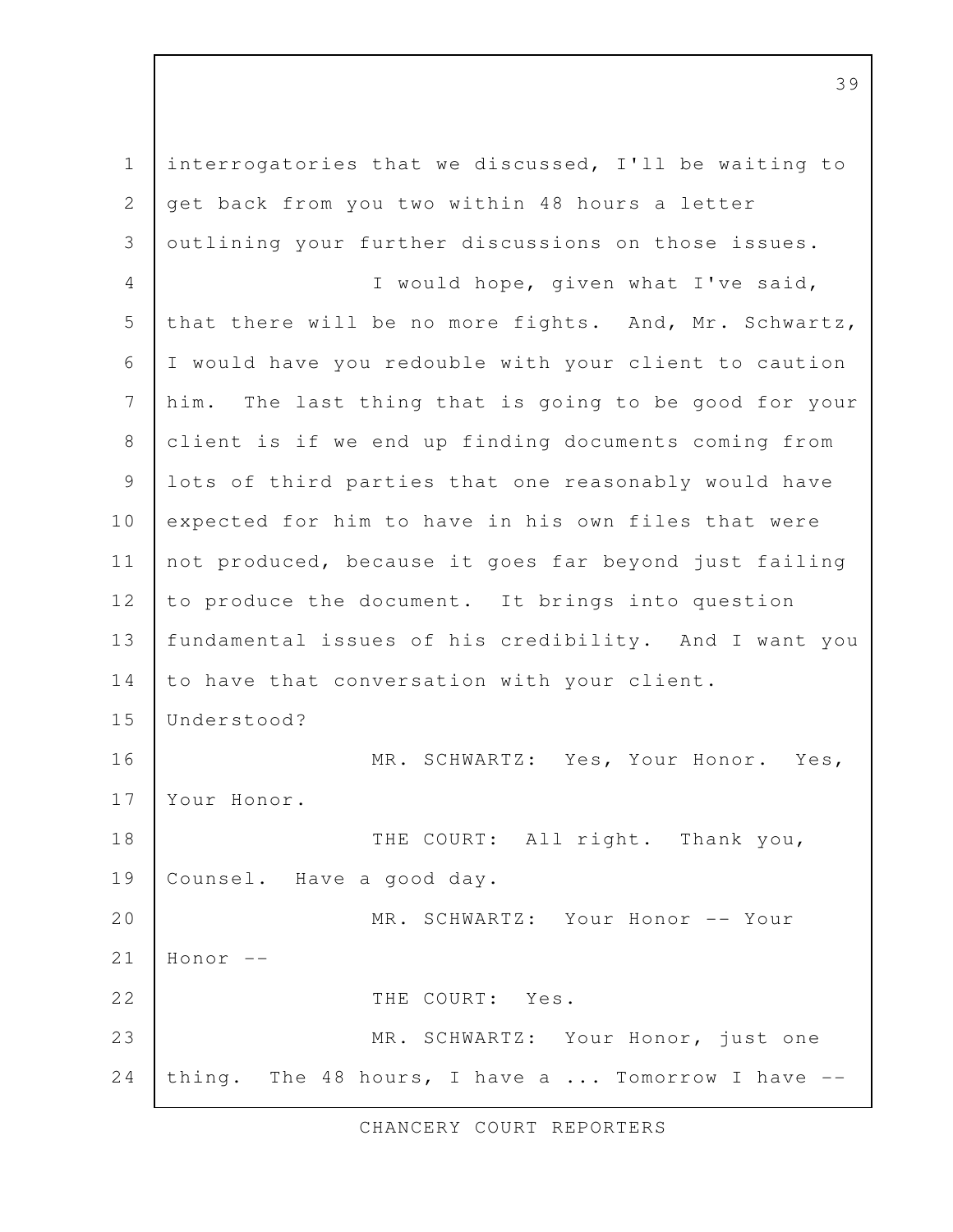I'm not sure yet if I'm going to be well enough to attend it, but I have a cousin who died, and the funeral is tomorrow in Philadelphia. And if I am well enough to attend it, then 48 hours is going to cut it kind of short. I'm wondering if we could extend that to the close of business on Monday. THE COURT: That's fine. MR. SCHWARTZ: All right. Thank you, Your Honor. THE COURT: All right. Have a good day. MS. AKHIMIEN: Thank you. Thank you, Your Honor. MR. SCHWARTZ: Thank you. (The proceedings concluded at 2:48 p.m.) - - - 1 2 3 4 5 6 7 8 9 10 11 12 13 14 15 16 17 18 19 20 21 22 23 24